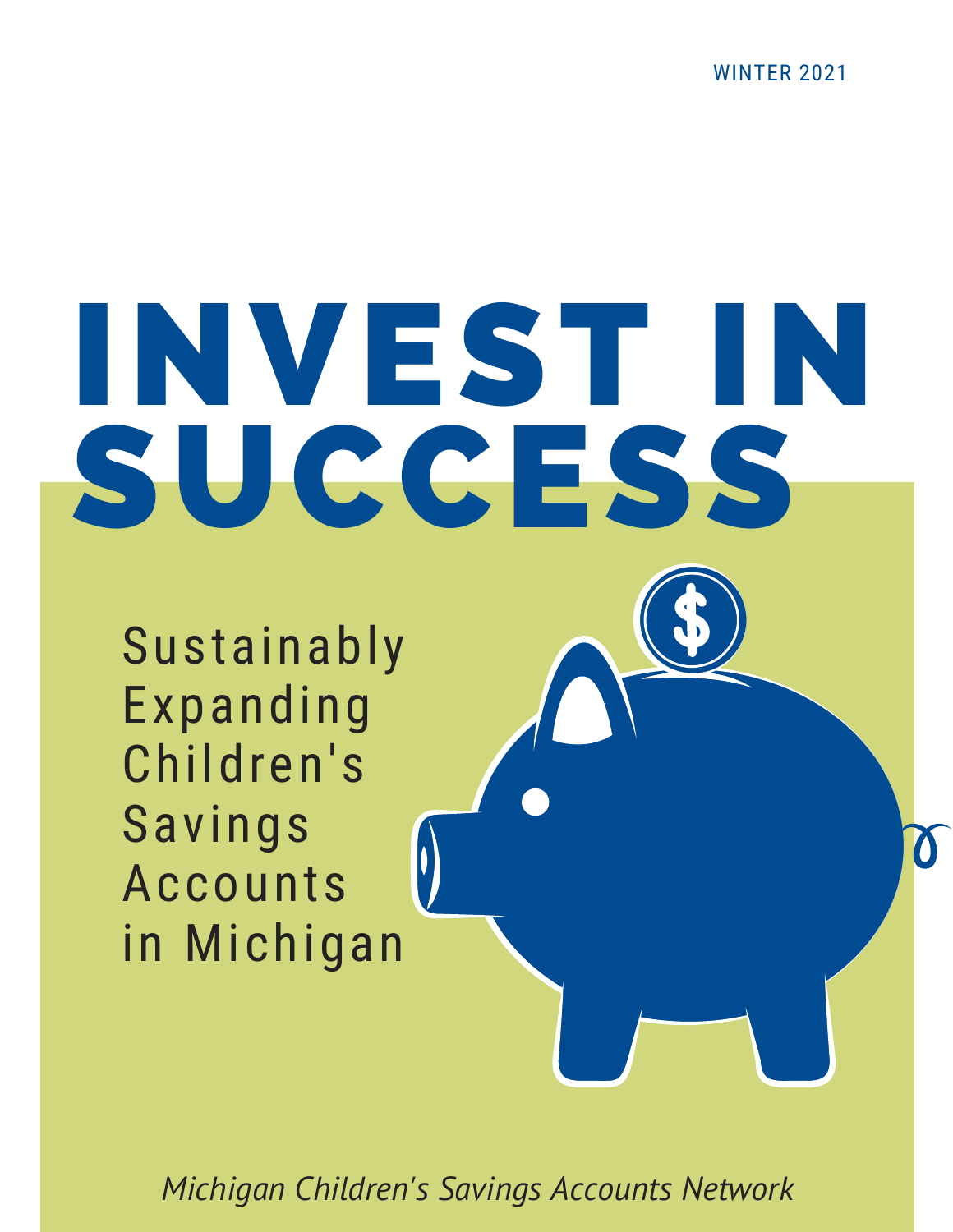### **EXECUTIVE SUMMARY**

To create an inclusive economy that fosters household and community wealthbuilding, postsecondary education and career training must be accessible to all Michiganders. However, college and career training attainment rates vary widely across our state. Many students living in low-income rural and urban areas feel that postsecondary education and training are simply out of reach. Unable to see this achievement in their future, many children opt not to pursue a postsecondary pathway at an early age. As their long-term economic prospects attenuate, so too does Michigan's opportunity for robust economic growth and widespread prosperity.

The Michigan Children's Savings Account (CSA) Network believes that a comprehensive early awareness solution must be part of Michigan's response to this problem. When a problem begins to emerge in the earliest years of a child's education, the response to that problem simply cannot wait until that child enters high school. Our network believes that providing universal access to postsecondary savings starting at kindergarten can make a critical difference in the expectations and aspirations of low-income children and their families. Research shows that when a child from a low- to moderate-income household has even \$500 in savings, they are  $5x$  more likely to graduate from college than their economic peers without savings—making Children's Savings Accounts (CSAs) an essential first step.

#### THE CURRENT CSA FIELD

To date, Michigan has enrolled more than **28,000 students** across **15 CSA programs**. Communities have committed nearly **\$1 million** in savings, and families have saved an additional **\$100,000**.

CSAs promote postsecondary attainment through a combination of savings, financial literacy, and planning for education or training after high school. When combined with other community resources and programs (e.g., local college access networks (LCAN) and Promise Scholarships), CSAs connect students and their families with pathways to postsecondary attainment.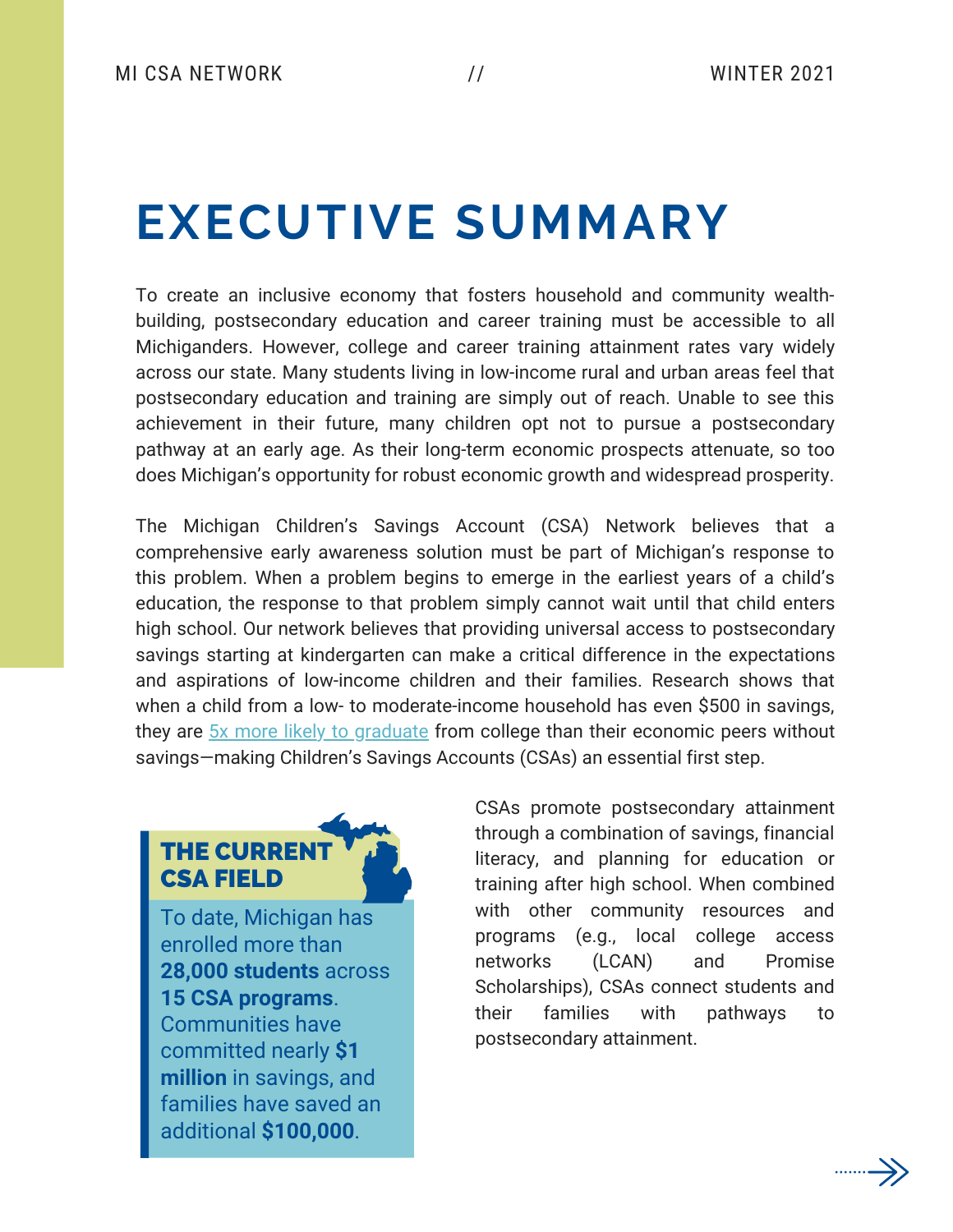### **EXECUTIVE SUMMARY**

This early intervention and regular dosage make CSAs uniquely impactful and enhance community resources and programs that come later in a student's K-12 experience; their universal design ensures that all children can participate regardless of socioeconomic status, and target resources support those with the greatest need.

Unfortunately, most Michigan students don't currently live in communities with CSAs and cannot reap their benefits. With the support of statewide infrastructure and funding, current programs could operate more efficiently and have a more significant impact. Current programs would benefit from optimized program design and standardized access to data while emerging programs could learn lessons from their predecessors and wouldn't have to recreate the wheel. Statewide support wouldn't hamper innovation, but it could encourage new initiatives at the community level by decreasing the administrative burden on local programs.

Our Invest in Success framework provides background on the postsecondary achievement gap and the role that CSAs can play in closing this inequity (p. 4-6) and offers a roadmap to achieve statewide expansion and ensure that CSAs are accessible to as many Michigan students as possible (p. 7-11). By removing barriers to pursuing college or career training after high school, CSAs make it possible for Michiganders to unlock their personal potential and, for the State, its unrealized economic prosperity.

*See the Table of Contents on the next page to read what you want quickly.*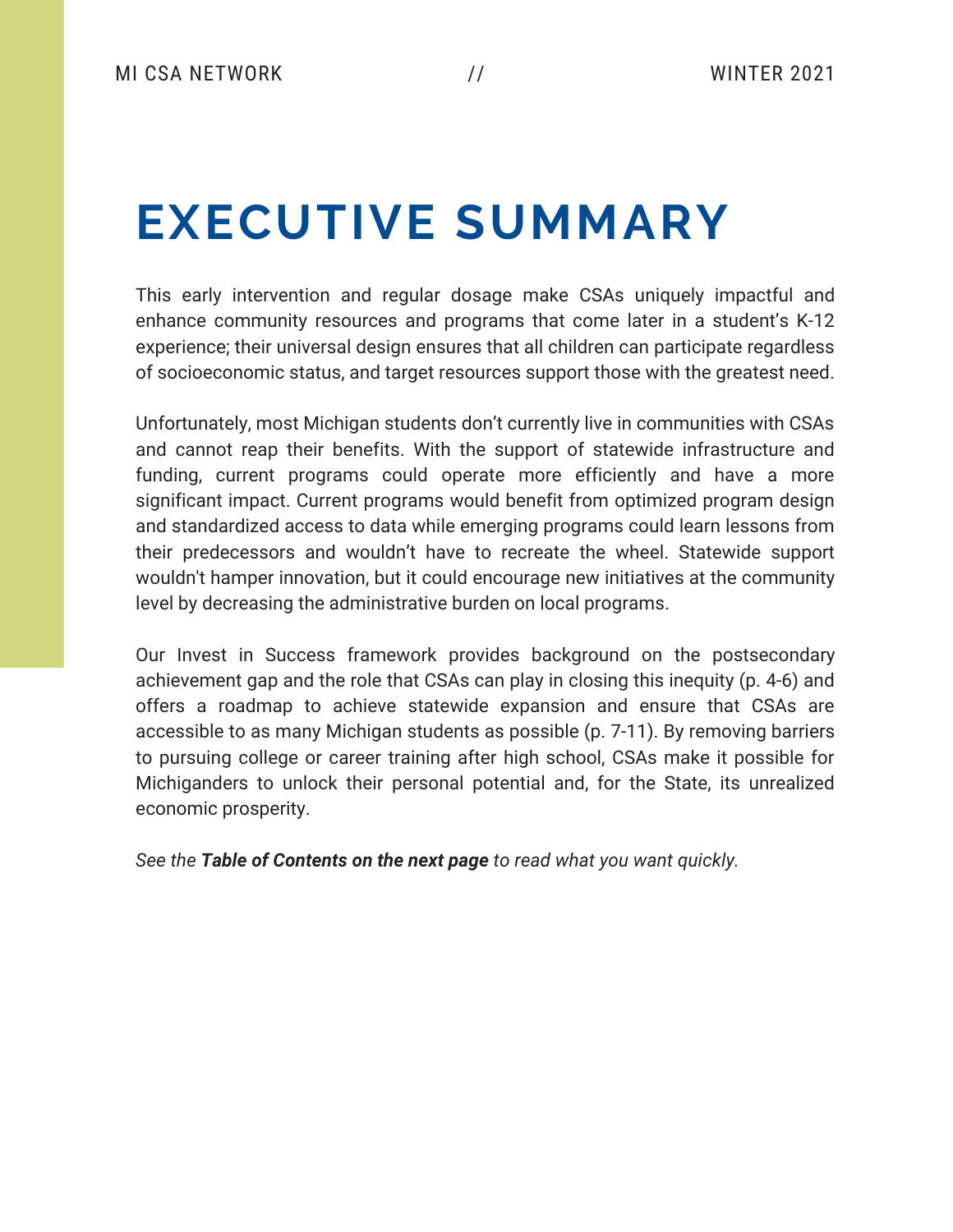# **TABLE OF CONTENTS**

- Defining the Problem **05:07**
- Overview of CSAs **08:10**
- CSA Benefits **11:12**
- Proof of Concept **13:14**
- Strategic Opportunity **15:17**
- Proposed Approach **18:22**
	- Conclusion **23**
	- Acknowledgements **24**

#### Appendices:

- *A: MI CSA Network program list 25*
- *B: Postsecondary Preparation Resource Map 26*
- *C: Standard Account Structure 27:29*
- *D: Education & Engagement Strategy 30:36*

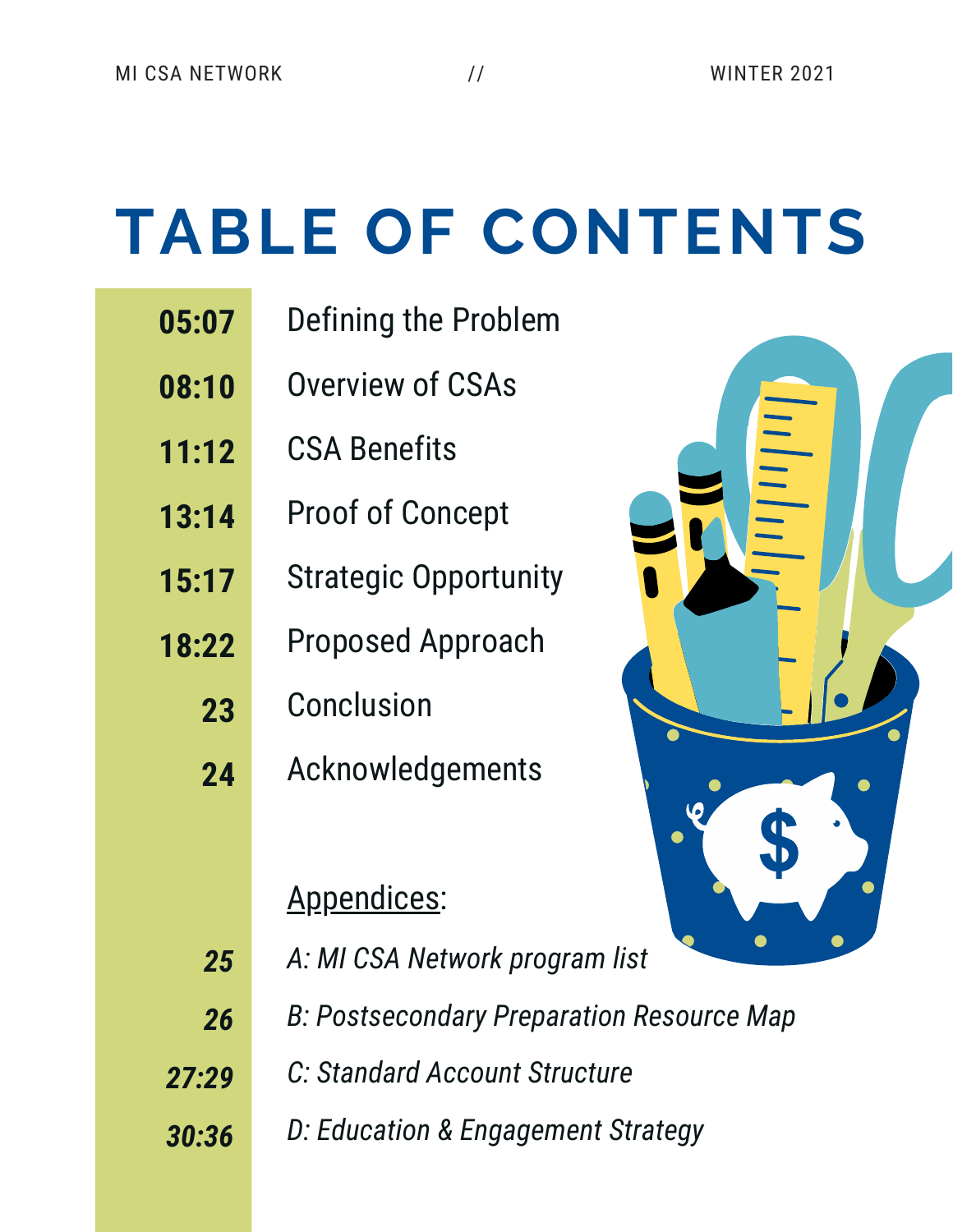### **DEFINING THE PROBLEM: THE POSTSECONDARY ACHIEVEMENT GAP**

[Postsecondary](https://www.clevelandfed.org/en/newsroom-and-events/publications/working-papers/working-papers-archives/2006-working-papers/wp-0606-state-growth-empirics-the-long-run-determinants-of-state-income-growth.aspx) education is integral to a state's economic prosperity. However, when postsecondary education and training attainment is not universally accessible, it has profound negative consequences for households and the communities they call home. Communities with a higher proportion of individuals without a [postsecondary](https://www.clevelandfed.org/en/newsroom-and-events/publications/working-papers/working-papers-archives/2006-working-papers/wp-0606-state-growth-empirics-the-long-run-determinants-of-state-income-growth.aspx) degree or credential often miss out on economic opportunities. In turn, households experience [l](https://www.bls.gov/careeroutlook/2016/data-on-display/education-matters.htm)ower wages and job [insecurity](https://www.bls.gov/careeroutlook/2016/data-on-display/education-matters.htm), perpetuating inequalities that prevent current and future generations from achieving financial security. For thousands of Michigan students, social and economic factors can make postsecondary education feel out of reach. This feeling, coupled with the circumstances of many students' realities, contributes to the continued [postsecondary](https://www.higheredtoday.org/2020/06/23/inequities-higher-education-persist/) enrollment gap and subsequent [achievement](https://www.americanprogress.org/issues/education-postsecondary/reports/2018/05/23/451186/neglected-college-race-gap-racial-disparities-among-college-completers/) gap.

While Michigan has made strides in increasing the number of individuals with a postsecondary degree or credential, a 2021 Lumina [Foundation](https://luminafoundation.org/stronger-nation/report/2021/#/progress/state/MI) report shows that this achievement is inequitable and concentrated in wealthier suburban communities.

- Significantly smaller portions of **[B](https://mlpp.org/michigan-has-stark-racial-disparities-in-educational-attainment-ranks-third-worst-in-nation-for-number-of-bachelor-degrees-earned-by-black-students/)lack**, Latinx, and Indigenous [communities](https://mlpp.org/michigan-has-stark-racial-disparities-in-educational-attainment-ranks-third-worst-in-nation-for-number-of-bachelor-degrees-earned-by-black-students/) in Michigan hold bachelor's degrees (18%, 20%, and 14%, respectively) compared to their white counterparts (31%).
- Urban and rural [populations](https://www.ers.usda.gov/webdocs/publications/83078/eib171_forprinting.pdf?v=4967.2) experience differential attainment rates, with rural individuals generally obtaining less education than their urban counterparts across every demographic breakdown.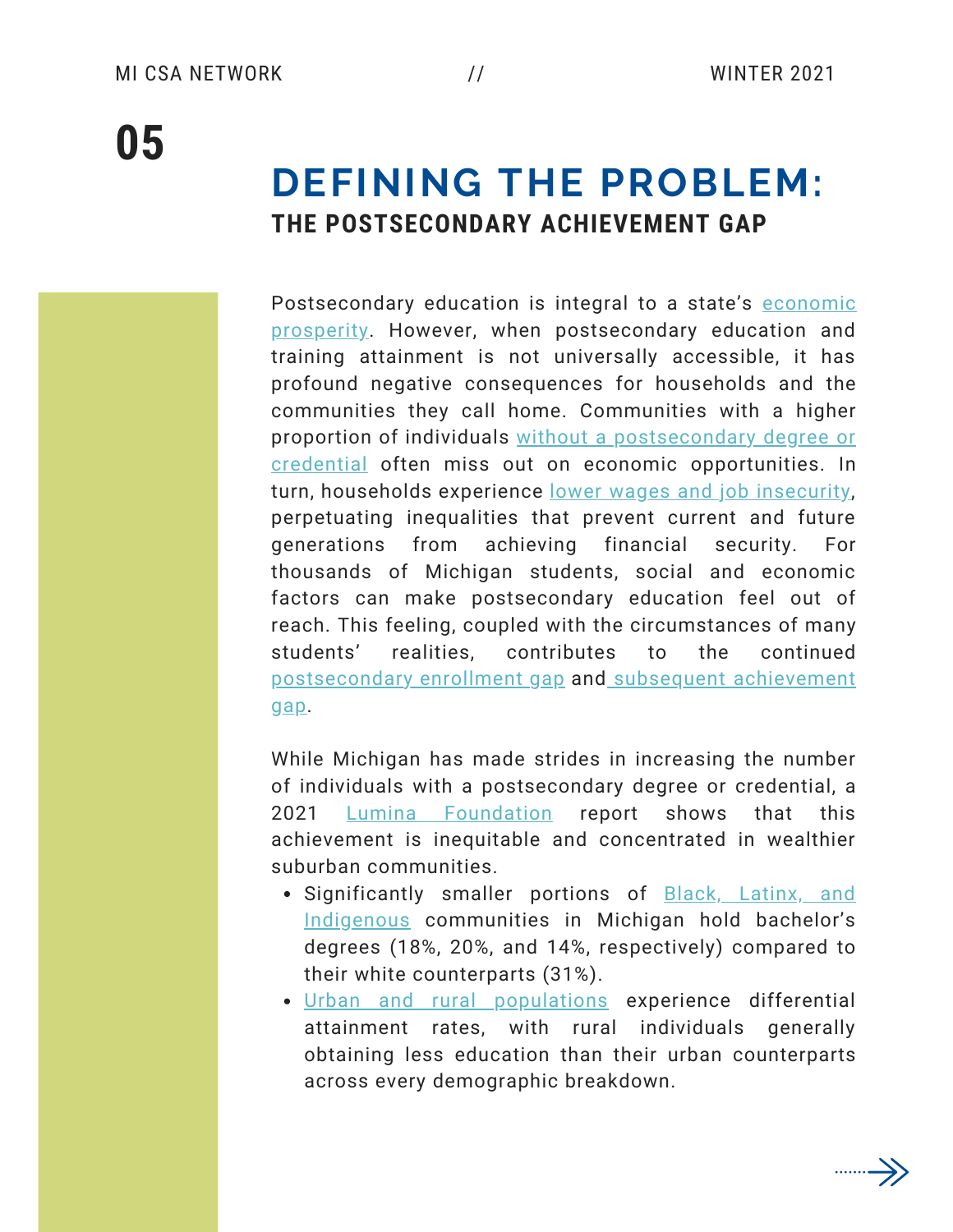### **DEFINING THE PROBLEM: THE POSTSECONDARY ACHIEVEMENT GAP**

Household wealth is so tied to postsecondary enrollment that one [s](https://www.nber.org/reporter/2017number3/resource-barriers-postsecondary-educational-attainment)tudy found that each [\\$10,000](https://www.nber.org/reporter/2017number3/resource-barriers-postsecondary-educational-attainment) of additional home equity increases the likelihood of enrollment by 1.4%.

Students from these communities are often less [e](https://www.mdrc.org/publication/closing-aspirations-attainment-gap)ngaged in the classroom leading to lower levels of [postsecondary](https://www.mdrc.org/publication/closing-aspirations-attainment-gap) readiness. Because their families lack the time and/or resources needed to enhance classroom learning, this disparity often [extends](https://www.projectappleseed.org/barriers) into their homes, exacerbating the readiness gap. Sometimes their families and [communities](https://www.jhseonline.com/index.php/ruraled/article/view/1244/926) might even sway them from pursuing a postsecondary pathway because of fear of the unknown or institutional distrust.

Compounding institutional distrust and fear with [generations](https://www.americanprogress.org/issues/economy/reports/2021/03/19/497377/eliminating-black-white-wealth-gap-generational-challenge/) of federal and state policies [depriv](https://www.americanprogress.org/issues/economy/reports/2021/03/19/497377/eliminating-black-white-wealth-gap-generational-challenge/)ing households of color the opportunity to build wealth, without support these families will continue to be systematically disadvantaged. Fewer students of color will be able to attend and complete their [postsecondary](https://www.urban.org/sites/default/files/publication/89976/wealth_and_education_4.pdf) education. This projection of the status quo would not only exacerbate the [wealth](https://inequality.org/facts/wealth-inequality/) gap in the United States, but will also hurt communities across Michigan and the economies in which they participate.

Not only is postsecondary preparation programming crucial to closing the gap, but a National Association of Secondary Principals (NASSP) survey found that ["beginning](https://cdn.ymaws.com/www.ncan.org/resource/resmgr/publications/eapolicystrategies_2016.pdf) the message before high school is key."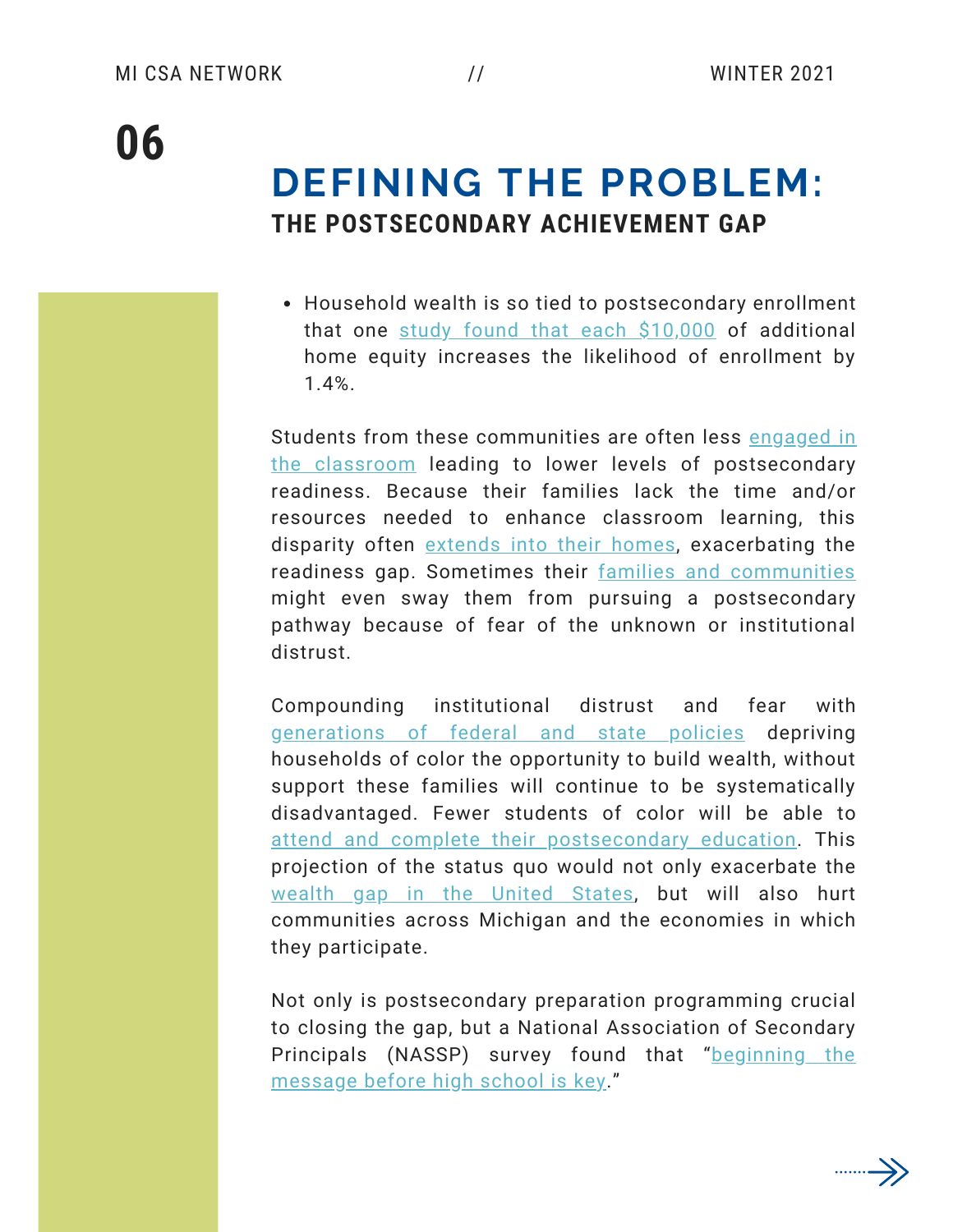### **DEFINING THE PROBLEM: THE POSTSECONDARY ACHIEVEMENT GAP**

Efforts to engage these students often come so late in the K-12 experience that they are unable to take advantage of them. Many awareness programs are introduced to high schoolers, despite the fact that middle school proves to be "a [critical](https://cdn.ymaws.com/www.ncan.org/resource/resmgr/publications/eapolicystrategies_2016.pdf) time...because students [and their families] will soon make choices that affect where [and if] they can attend college" or pursue another postsecondary credential.

Addressing this achievement gap is essential to creating greater prosperity for all Michigan communities. To tackle this issue, Michigan needs an approach that engages with the family and child from an early age providing them with a combination of financial resources, knowledge, and support that will increase their likelihood of success. The Michigan CSA Network believes that children's savings accounts offer such a solution and can significantly close this achievement gap when combined with existing community resources.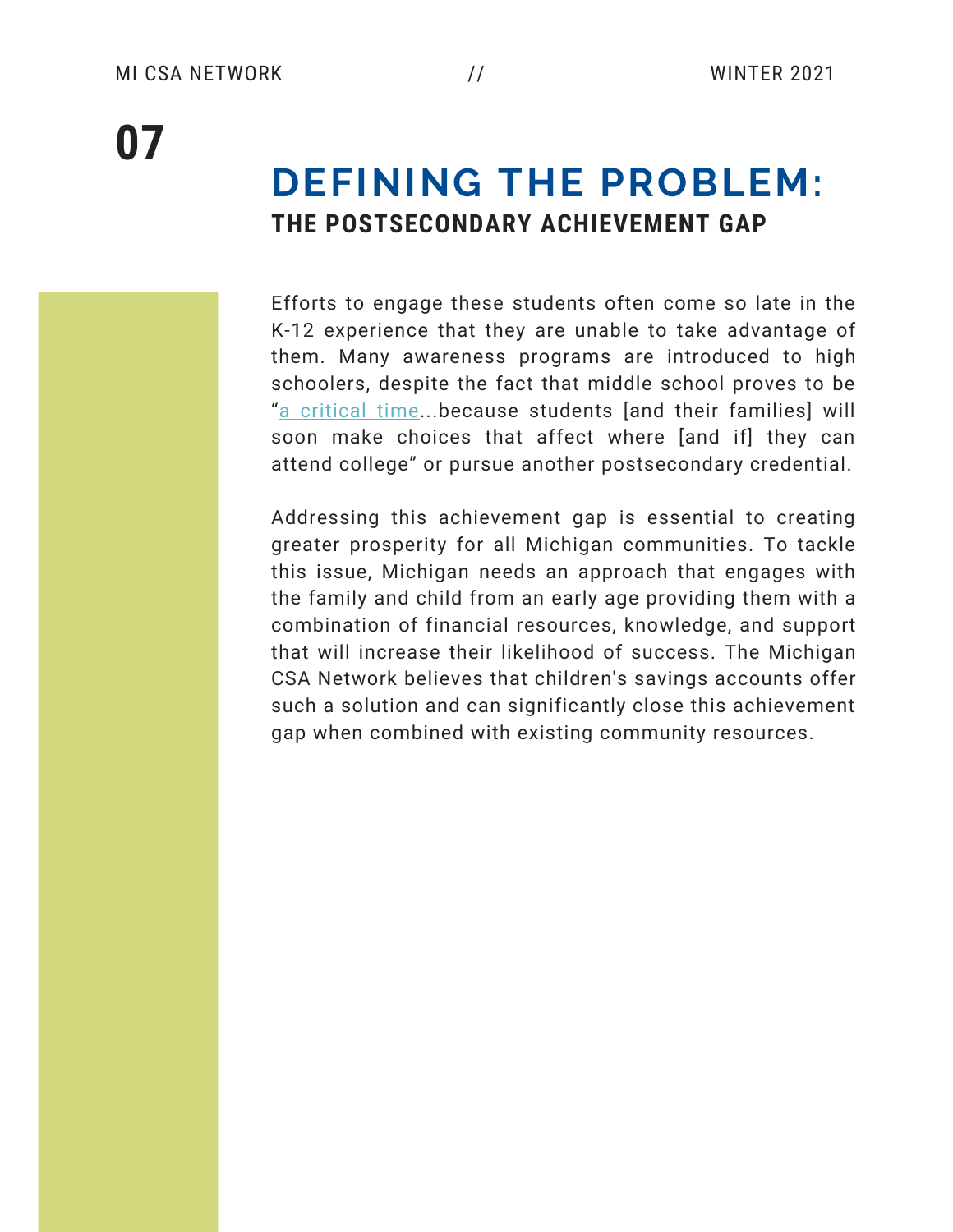#### **INTERVENING EARLY: CHILDREN'S SAVINGS ACCOUNTS**

CSA [programs](https://cedamichigan.org/mcfe/childrens-savings/) are an innovative solution to closing the postsecondary achievement gap. By automatically enrolling students at kindergarten into savings or investment accounts, CSAs engage students and their families at the threshold of the K-12 experience giving them the time, resources, and knowledge needed to prepare for their chosen postsecondary education or training pathway. Unlike more traditional interventions that occur in high school, CSAs encourage local communities and families to invest in their children early and often.

Their unique design empowers families to take a more active role in their child's postsecondary pathway. By engaging the student and their family well before high school, CSAs take advantage of the window of opportunity before negative social and economic factors cause a student to give up on postsecondary attainment.

CSAs are more than just a youth savings account at a financial institution. They incorporate financial education and other wraparound services that help students and families build their capacity to pursue the postsecondary pathway of their choice. Savings in these accounts are earmarked explicitly for postsecondary education or career training options, including 2- or 4-year degrees, apprenticeships, certificates, trade skills, and even small business [entrepreneurship.](https://files.eric.ed.gov/fulltext/ED587427.pdf) These savings provide a vital cue that postsecondary attainment is possible—why save for something that doesn't exist? The custodial, depositonly savings accounts design ensures that savings can grow steadily and with an elevated degree of security.

 $\cdots \rightarrow)$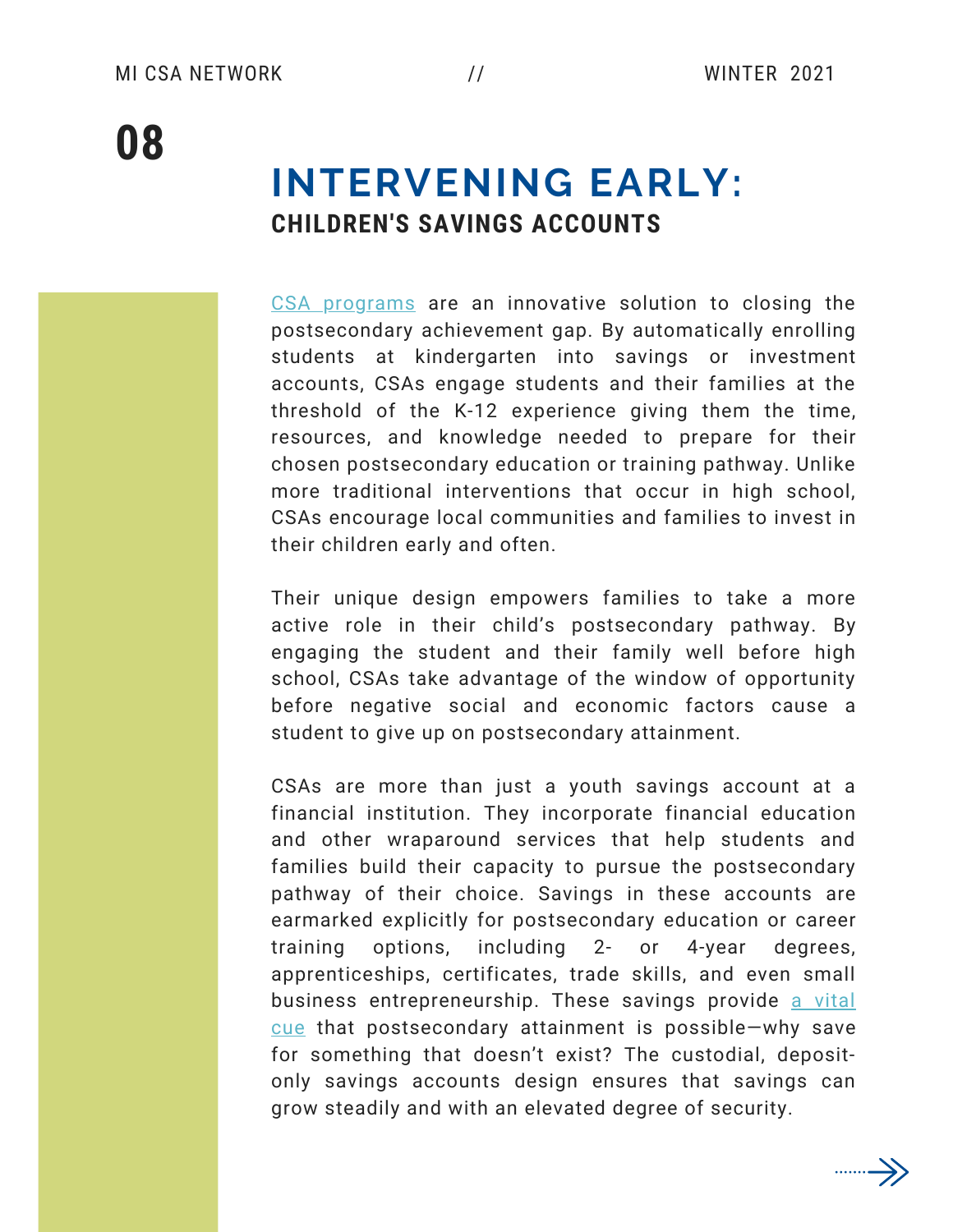### **INTERVENING EARLY: CHILDREN'S SAVINGS ACCOUNTS**

CSA participants receive community contributions to build account balances. Contributions are often allocated to initial deposits and [incentives](https://prosperitynow.org/sites/default/files/resources/Community_Foundations_and_CSAs.pdf) for achieving academic milestones, community service, and financial education. These community contributions reinforce the savings of families, in particular low-income families, providing them with a measure of financial progress. While CSAs cannot substantively reduce wealth inequality on their own, they can have a [significant](https://www.rsfjournal.org/content/7/3/176#ref-63) impact when deployed as part of broad policy strategy. Additionally, these [contributions](https://www.rsfjournal.org/content/7/3/176#ref-63) create a sense of community belonging and support for the child, encouraging the student to further engage with the program and believe in themself.

Most importantly, CSA programs lay a strong foundation for [interventions](https://prosperitynow.org/sites/default/files/resources/The-Power-of-Connecting-CSA-and-College%20Access-Success-Programs.pdf) that come later in the K-12 experience through consistent engagement via in-classroom financial education and savings opportunities, incentives, and career and college planning activities.

As a result of this groundwork, students are more receptive to later actions, such as FAFSA completion, career planning, or college tours, because they have developed this expectation that they are postsecondary bound. CSAs are not a silver bullet to closing the postsecondary attainment gap. Instead, they complement and enhance other community-based programs, such as Promise Scholarships and local college access networks. By promoting postsecondary aspirations and connecting students to resources early, CSAs are the critical catalyst that ultimately leads to success in post-secondary education and training and in life.

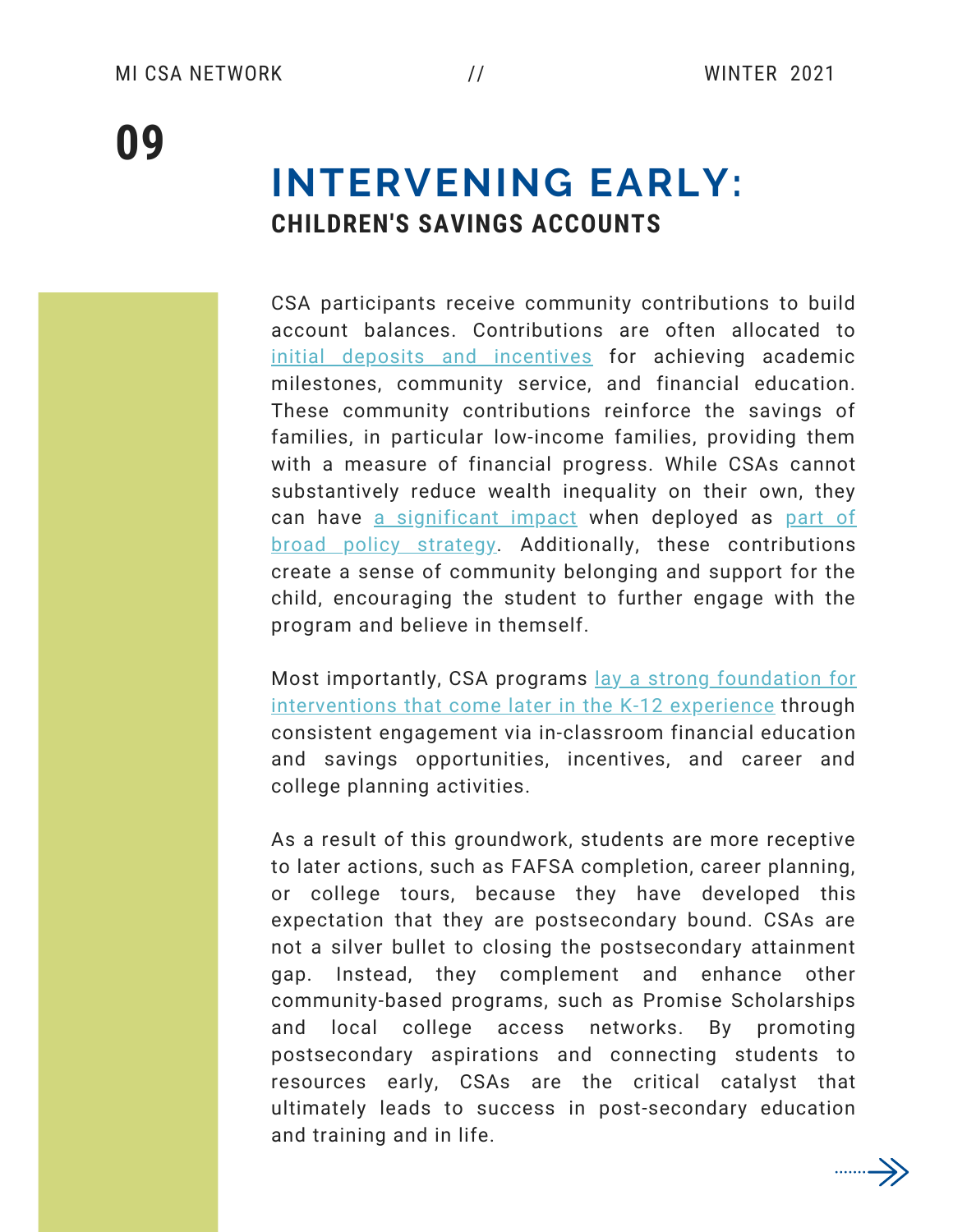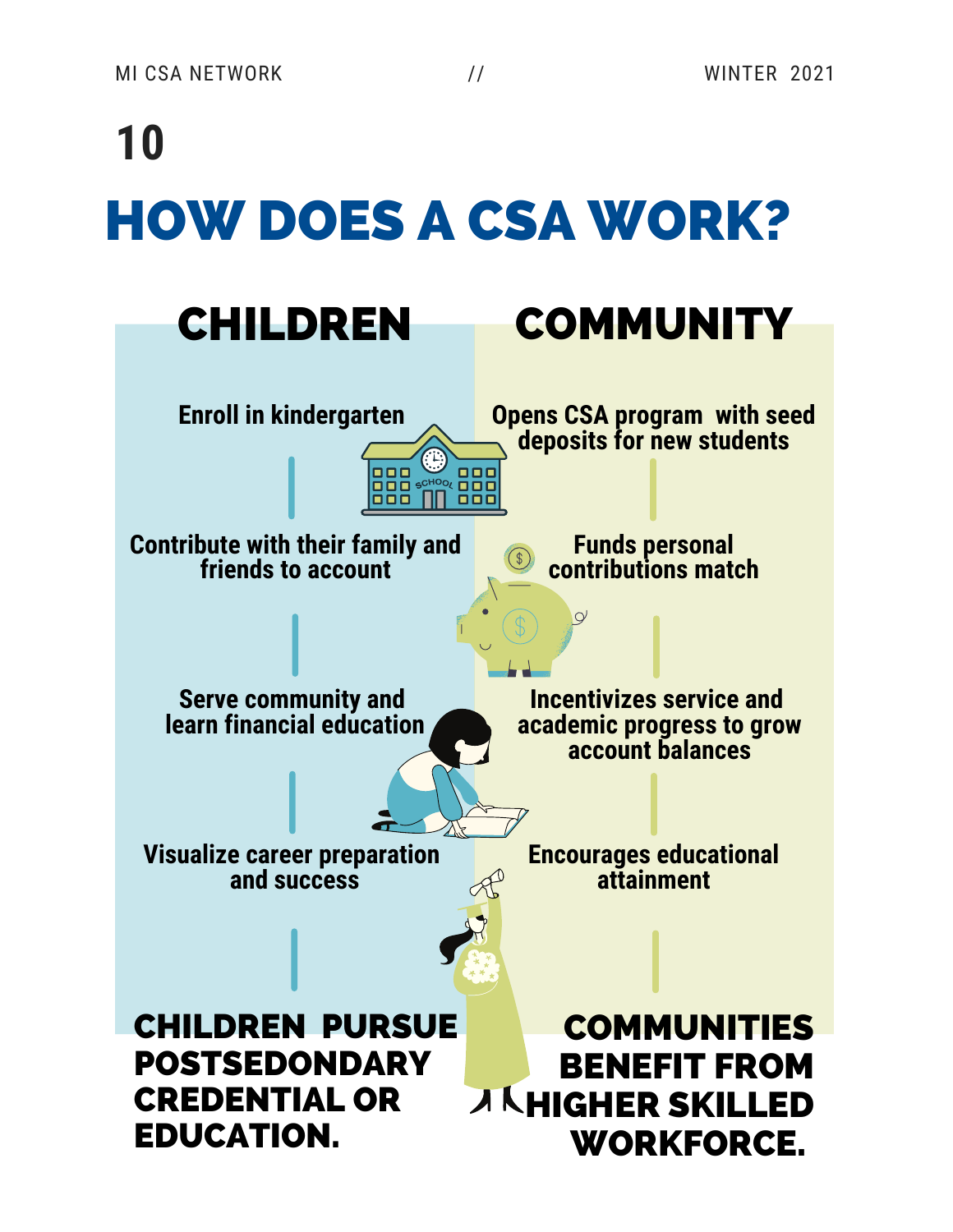#### **MAKING GOOD: THE BENEFITS OF CHILDREN'S SAVINGS ACCOUNTS**

Even small dollars in postsecondary savings can significantly impact students who have lived in low-income households. One study found that low-and moderate-income children whose families [saved](https://openscholarship.wustl.edu/cgi/viewcontent.cgi?article=1322&context=csd_research) even \$500 are five times more likely to graduate from college than those whose families have not saved. Savings for college help children develop a [college-bound](https://csd.wustl.edu/13-27/) identity in which they and their families see themselves as someone who will go to college.

CSAs encourage postsecondary aspirations and connect students with the resources they need to realize their aspirations. Research shows a strong link between the expec[tations](https://www.bostonfed.org/publications/community-development-issue-briefs/2016/identifying-short-term-outcome-metrics-for-evaluating-whether-childrens-savings-accounts-programs-are-on-track.aspx) children hold for [postsecondary](https://www.bostonfed.org/publications/community-development-issue-briefs/2016/identifying-short-term-outcome-metrics-for-evaluating-whether-childrens-savings-accounts-programs-are-on-track.aspx) education and their educational outcomes. According to the Government Accountability Office (GAO), CSA-enrolled families have about six times more total [savings](https://www.gao.gov/assets/720/711177.pdf) (\$1,851) than other families (\$323). While this savings gap accounts for some quantity of the debt gap, the difference between the two indicates that children and families who have grown up with CSAs are better prepared to manage school expenses as they enter college and throughout their time as students.

CSAs encourage parents to visualize a better future for their children and have greater hopes for the kind of life their children could have. In SEED for Oklahoma Kids (SEED OK), mothers whose children received a CSA at birth maintained higher [expectations](https://csd.wustl.edu/16-07/) for their children's future educational attainment by the time their children reached age four than mothers whose children did not receive a CSA at birth.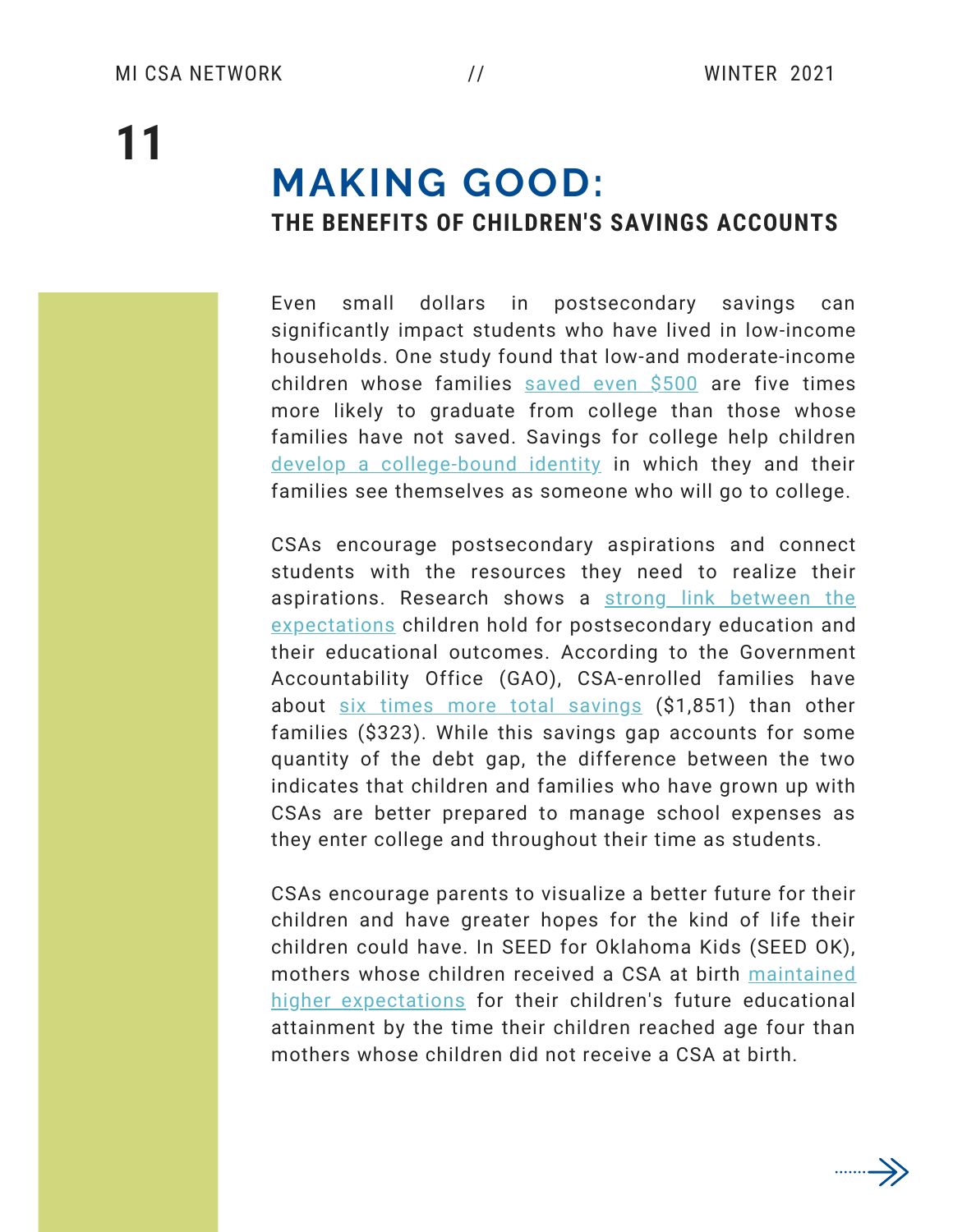### **MAKING GOOD: THE BENEFITS OF CHILDREN'S SAVINGS ACCOUNTS**

This parental engagement and optimism are vital to longterm child success, as research has shown a positive connection between parental [expectations](https://www.bostonfed.org/publications/community-development-issue-briefs/2016/identifying-short-term-outcome-metrics-for-evaluating-whether-childrens-savings-accounts-programs-are-on-track.aspx) and children's future educational attainment. When children have savings accounts from an early age, parents are more likely to believe in their children's potential for success. And subsequently, when parents believe in their children's longterm potential for success, kids are more likely to succeed.

CSAs have shown [tangible](https://csd.wustl.edu/16-07/) positive impacts on the health and development of children and families from an early age, improving the quality of life for the whole family of a child with a CSA. Children with CSAs tend to have improved social-emotional development from early childhood. Moreover, they were better able to identify and understand their feelings, develop empathy, manage strong emotions, and establish and sustain relationships before entering kindergarten. This early social-emotional development can have numerous benefits throughout school and a lifetime and is positively correlated with academic achievement later in life.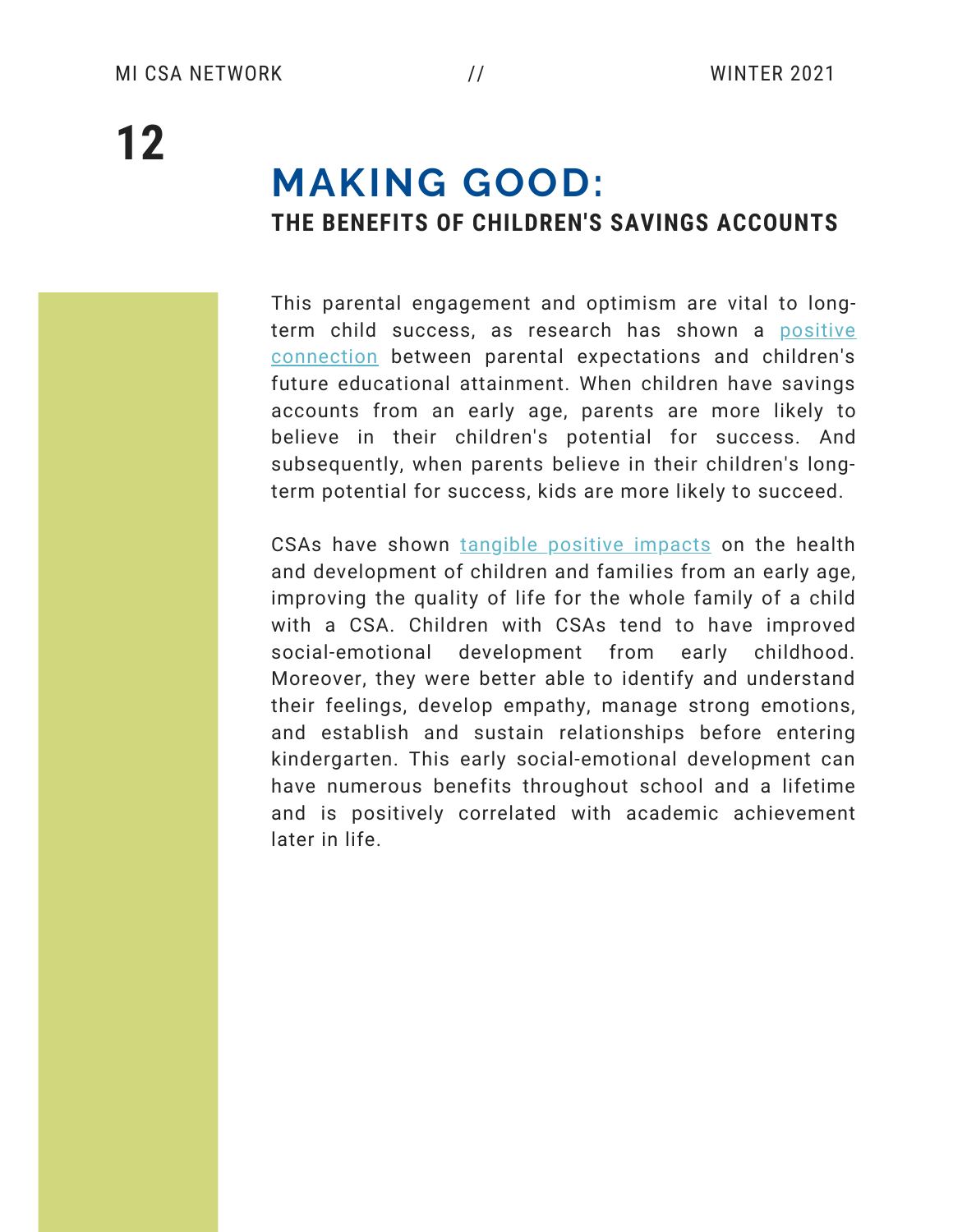### **PROOF OF CONCEPT: MICHIGAN'S CSA FIELD & NETWORK**

The Michigan CSA field has substantially expanded since its inception in 2015. Beginning with just two programs ([Lansing](https://www.msufcu.org/lansingsave/) [SAVE](https://www.msufcu.org/lansingsave/) & [KickStart](https://www.barrycf.org/funds_overview/partnerships/kickstart-to-career/) to Career, Barry County) enrolling fewer than 1,000 students, the state's 15 CSA programs now boast over 28,000 students enrolled in 2021. Local programs are currently in operation from southwest Lower Peninsula in Berrien County to the east side of the state in Sanilac and Lapeer counties to the western Upper Peninsula in a joint program between Menominee County in Michigan and Marinette County in Wisconsin.



#### MORE PROGRAMS, MORE ACCOUNTS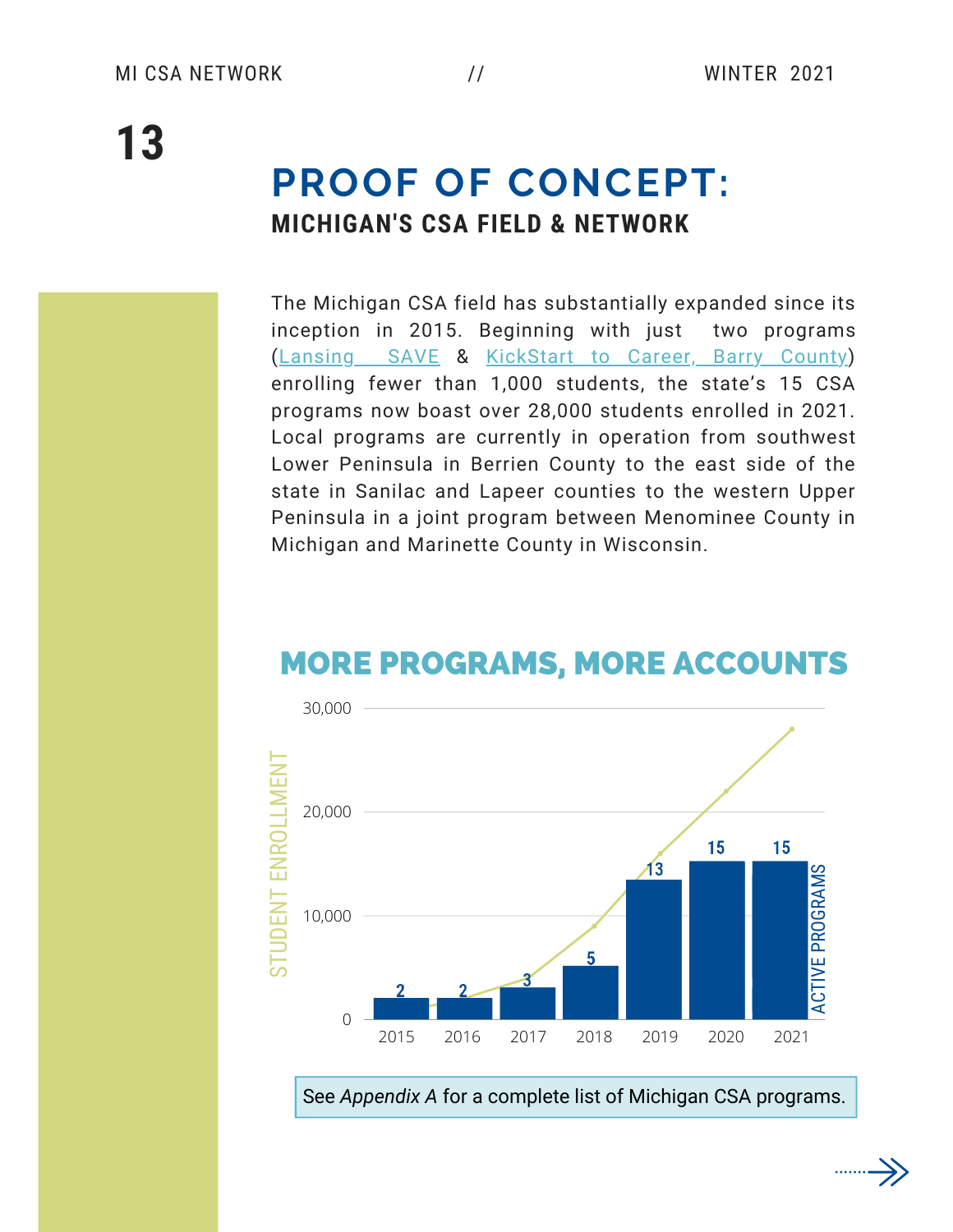#### **PROOF OF CONCEPT: MICHIGAN'S CSA FIELD & NETWORK**

At present, CSA enrollees comprise only 1.65% of the total student population in Michigan. Still, a recent analysis of these CSA programs reveals the Network is on track to support families that traditionally face barriers to accessing postsecondary education, with 47% of CSA enrolled students being from low- to moderate-income households.

In November 2017, community partners established the Michigan CSA Network. The Network provides current and emerging CSA communities with technical assistance to launch and manage their community-based CSA programs. The launch of the Michigan CSA Network coincided with the state's most significant expansion of CSA programs. In 2021, the state government affirmed its support for CSA expansion in two important ways. First, the Poverty Taskforce report identified CSAs as a means of [alleviating](https://www.michigan.gov/documents/leo/LEO-Poverty_Task_Force_Report_716585_7.pdf) poverty in Michigan. Second, the state legislature appropriated \$2M to CSA [development.](https://cedamichigan.org/2021/02/governor-whitmers-budget-proposal-includes-funding-for-key-community-economic-development-initiatives/)

The Michigan CSA Network is dedicated to bringing CSA programs to scale in Michigan. This means ensuring that all Michigan students, regardless of socioeconomic status, have access to a postsecondary savings account by kindergarten. The Network identified barriers that would prevent statewide expansion, including limited access to funding, technology, and student data necessary to build high-quality programming. Additionally, Network leaders asserted that maintaining local autonomy is essential to cultivating the strong student and family participation that CSAs require. Working with our members, the Network identified recommendations that balance collective action and community control as CSAs expand statewide.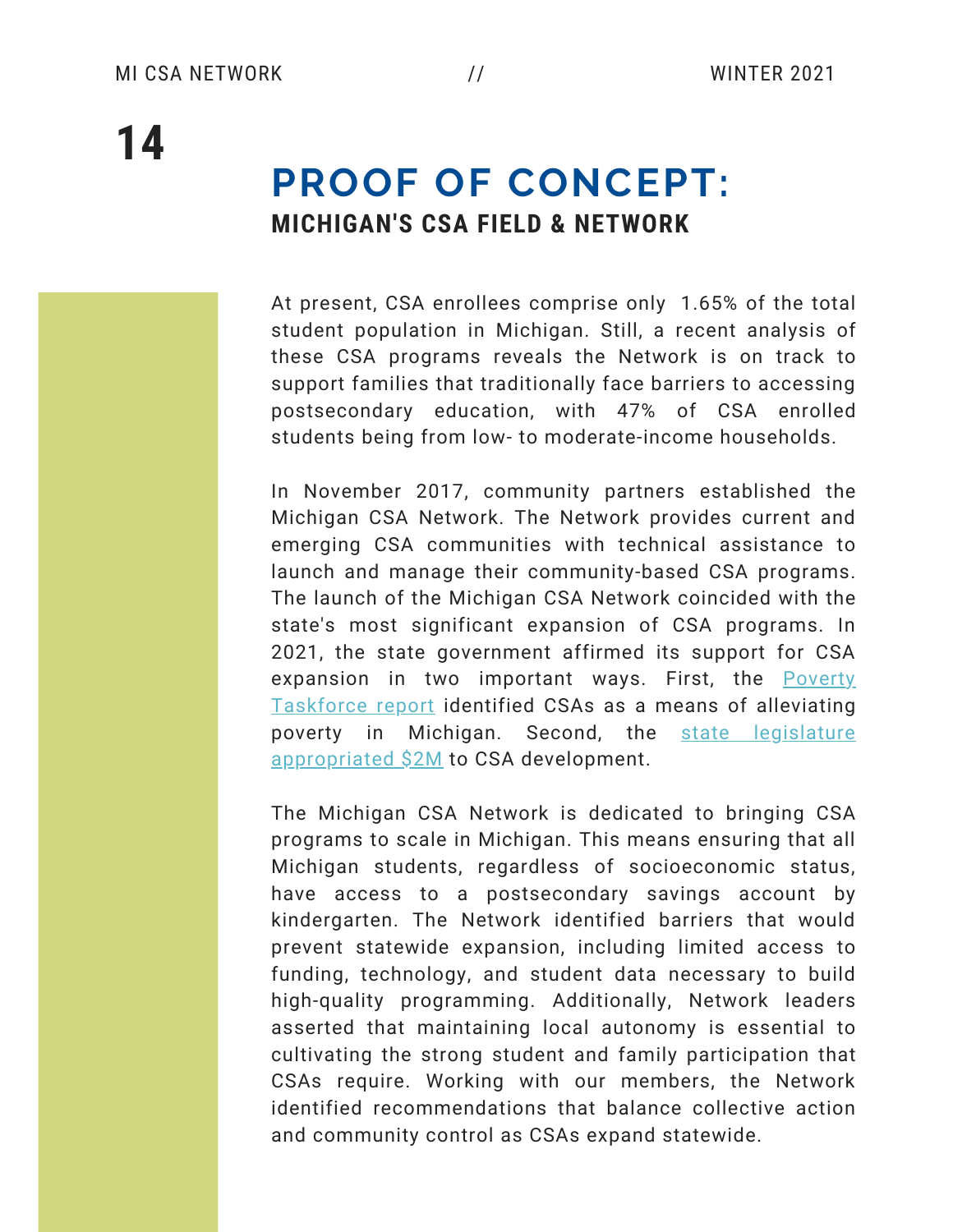#### **STRATEGIC OPPORTUNITY: CREATING STATEWIDE INFRASTRUCTURE TO EMPOWER LOCAL GROWTH**

The Network is dedicated to ensuring that all students have access to postsecondary savings by kindergarten regardless of their socioeconomic status. The key to Michigan's growth in CSA programs has been the Network's collaboration with local partners to offer advice, share best practices, and facilitate connections with regional and national partners and experts. Community selfdetermination is at the heart of Michigan's growing CSA field. As such, the Network proposes CSA expansion statewide that preserves local autonomy while minimizing inefficiencies and increasing programmatic impact.

Current programs could operate more efficiently and have a more significant impact with the support of statewide infrastructure— and their subsequent success could be more easily realized in other communities across Michigan. By empowering autonomous community-based programs to identify and prioritize their local needs, CSAs will foster more highly engaged students and families. Our model of growth promotes a targeted universal [approach.](https://prosperitynow.org/resources/designing-childrens-savings-account-programs-equity-lens) The universal adoption ensures that all students will have access to a CSA, reducing program stigma and encouraging broad-based support. The targeted approach asks each community to consider the existing needs of their students and deploy resources in a way that reduces inequalities. Similarly, limited statewide resources should be deployed to assist those communities with the greatest need for support, in particular, low-income rural and urban communities.

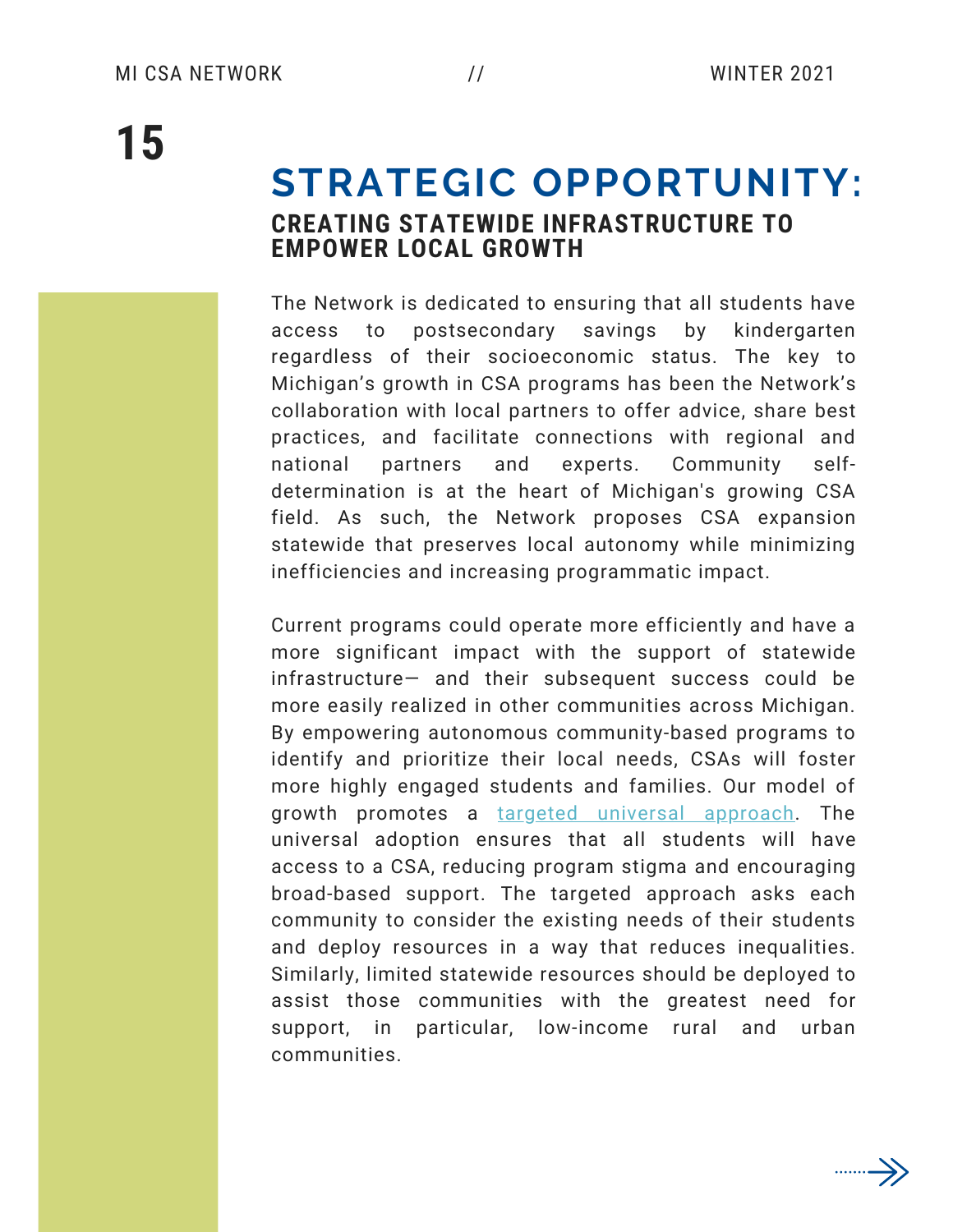#### **STRATEGIC OPPORTUNITY: CREATING STATEWIDE INFRASTRUCTURE TO EMPOWER LOCAL GROWTH**

The Network has established the following recommendations to expand pathways to postsecondary success and career attainment through the development of statewide infrastructure:

**Designate a coordinating entity**: A 501(c)3 or state agency overseeing the management of the statewide infrastructure will reduce the administrative burden on communities by centralizing technical assistance, program development support, and data access.

- **Establish statewide funding support for CSA program development:** Robust public and private financial support for CSA programs will drive expansion and increase student savings.
- **Develop statewide information system**: A statewide information system available for programs to manage their account and student data enables statewide impact analysis. This capability will help programs make datadriven decisions that allow for the targeted deployment of resources—directing the transfer of resources to students with the greatest need, while also ensuring universal access.
- **Standardize access to student data**: Uniform access to student data enables effective program impact evaluation. Data-driven decision-making will improve community outcomes and program performance.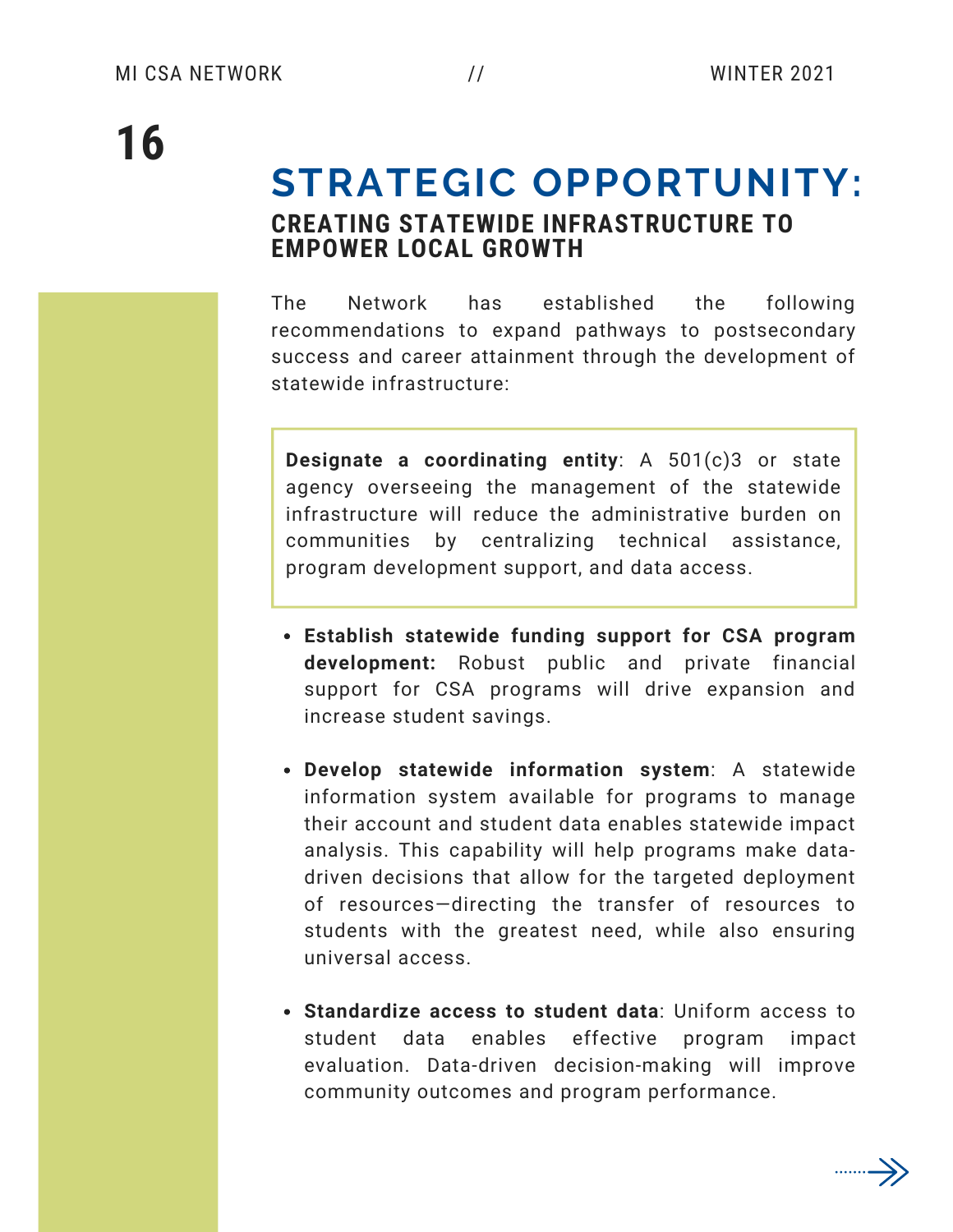#### **STRATEGIC OPPORTUNITY: CREATING STATEWIDE INFRASTRUCTURE TO EMPOWER LOCAL GROWTH**

- **Optimize program design & implementation**: Provide a common set of policies, procedures, and templates to local programs to streamline inefficiencies, avoid common pitfalls, encourage regional programming opportunities, and facilitate smooth student account transfers between programs.
- **Institute standard account design features**: Key account design features play a significant role in the overall success of any CSA program. Designing and implementing an accessible, familiar, and safe account for families is essential to cultivating strong program participation. For details, see Appendix E: Standard account design features
- **Coordinate education and engagement strategies**: Through consistent storytelling and cohesive coalition building, raise awareness among community leaders, policymakers, and funders to build support for CSA expansion. For details, see Appendix F.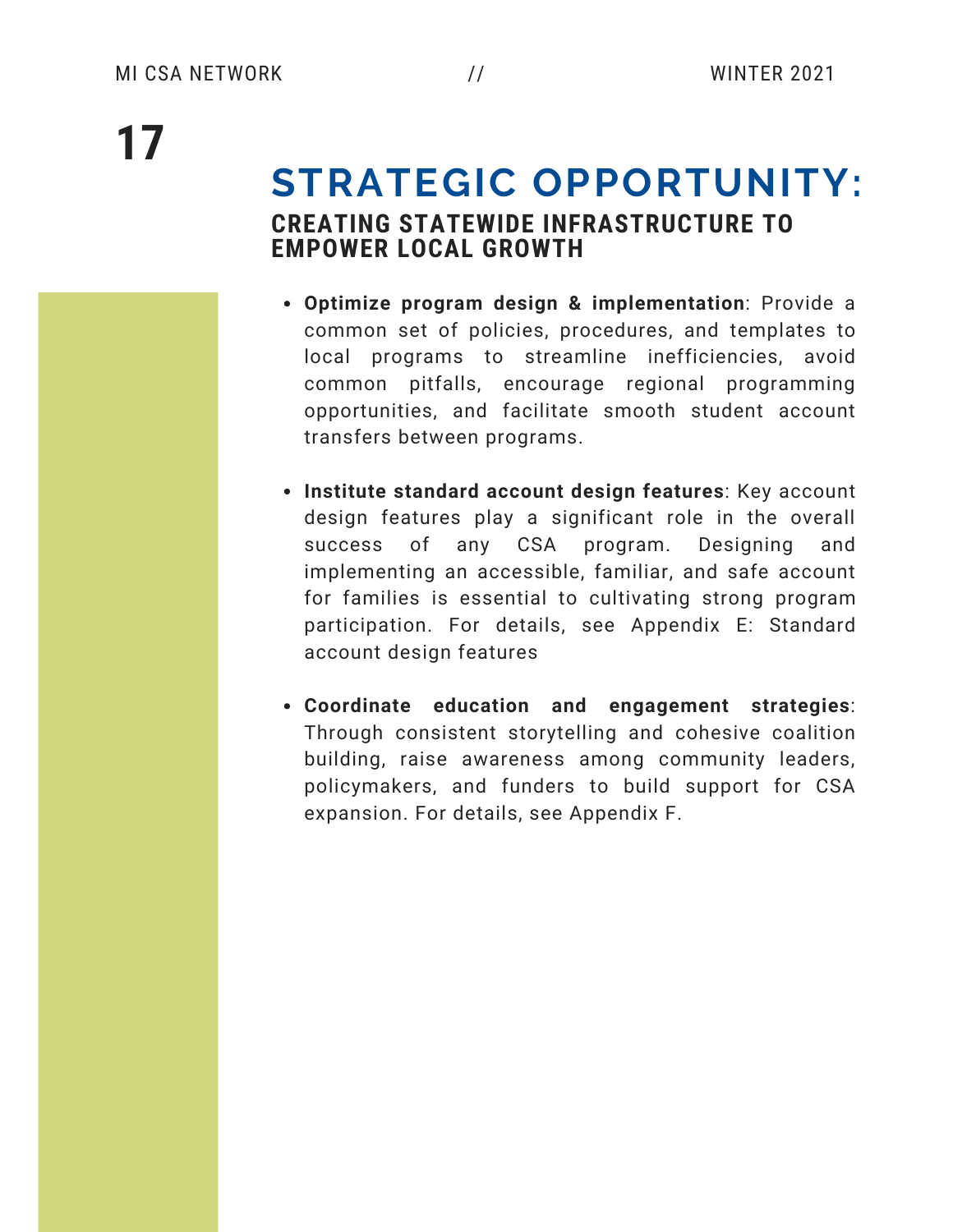Robust statewide partnerships among community programs, state agencies, and funders will be essential to the successful expansion of CSAs across Michigan. Through these partnerships, new community and regional programs can tap into statewide supported infrastructure, ensuring the spread of high-quality programming.

The role of statewide oversight in this process will depend on how the Network chooses to expand CSAs across the state moving forward. Our options span the continuum from completely state-driven to entirely locally-driven. The degree of program centralization will impact operational autonomy of local programs, collection and management of participant data, fundraising capabilities, and overall account management.

Greater local control enables community flexibility in program design and implementation can help to ensure that programs can respond to local needs. Still, these community programs need an overarching support organization and technical assistance from regional or national partners. For example, community programs are more likely to partner with local financial institutions instead of state savings programs. State-driven networks can have very efficient central management in data collection and large-scale funder connections. Still, they may lack the local wisdom that enables more specific problem solving and effective relationships with local donors.

The Network believes an ideal statewide structure for Michigan would borrow from across the spectrum of stateto locally-driven examples.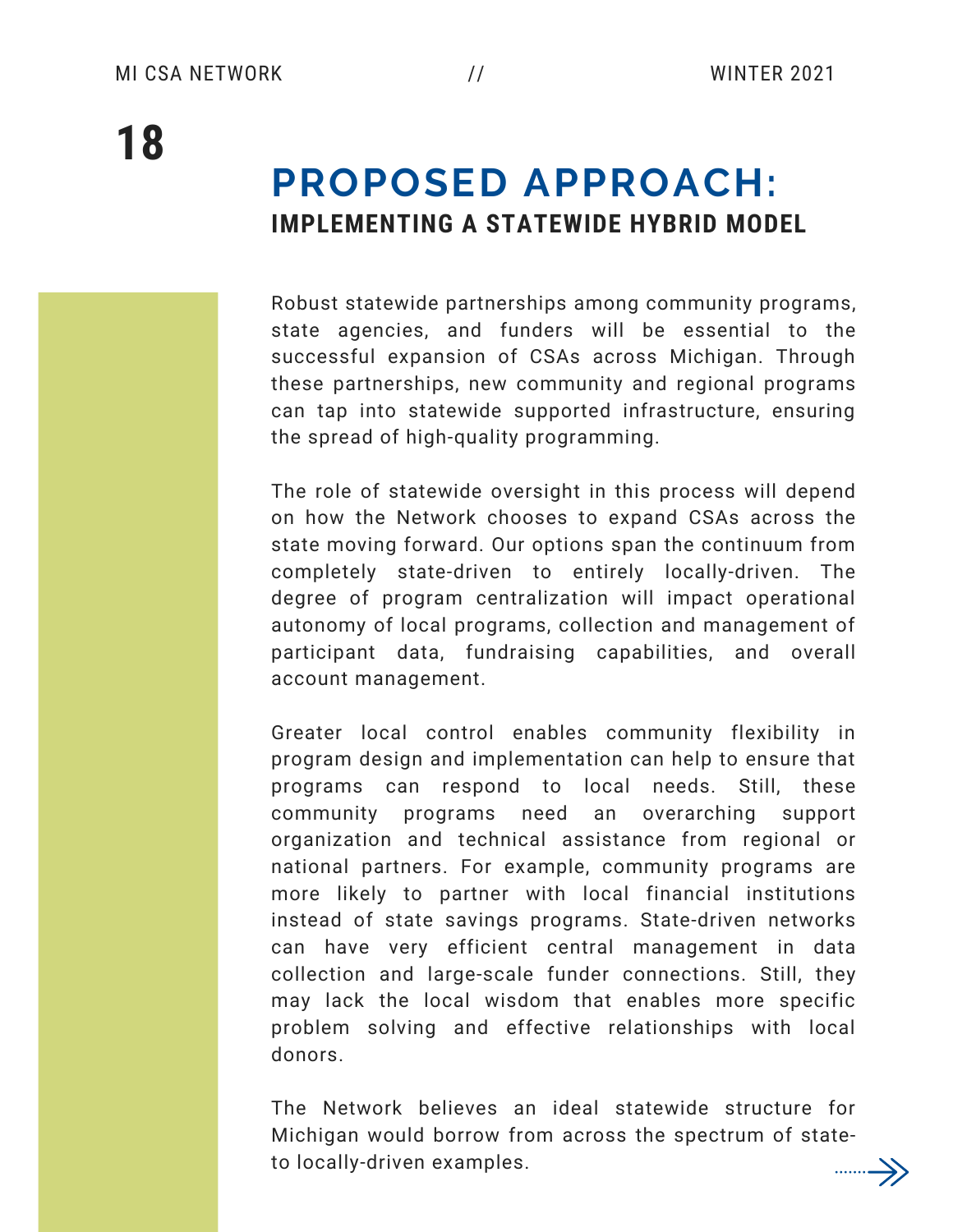Offering a hybrid design will increase program uniformity, expand access to state funding, and decrease program [inefficiencies](https://cedamichigan.org/mcfe/childrens-savings/) through economies of scale. Based on these priorities and demonstrated success in other states (e.g., [Pennsylvania](https://www.pa529.com/keystone/) and [Nebraska\)](https://treasurer.nebraska.gov/news/default.aspx?story=513), modeling our approach after [Promise](https://www.iyi.org/) Indiana presents an ideal route to success. Promise Indiana works with local communities to develop a CSA program that meets their communities' needs while leveraging state resources and structure. They have a set of shared values, standards, and features across all programs, enabling their rapid expansion. However, unlike Michigan, they partner closely with Indiana's CollegeChoice 529 Direct program to manage participant accounts, whereas our communities choose the account vehicle that suits them best. The Indiana Promise has seen substantial growth in recent years, from just one county to 27 [counties](https://www.heartlandalliance.org/the-growth-of-childrens-savings-accounts-in-the-midwest/) at present, and they are planning for expansion to other communities.

Recognizing the power community-based programs have in building trust and participation among their families and communities is essential to creating an effective statewide program. Centralization of critical program infrastructures will provide needed support to local programs. In turn, these programs can benefit our statewide infrastructure as they promote participation and awareness in their communities and ensure that programs meet unique local needs. This shared responsibility structure is our key to making the CSA network effective. People are more likely to participate in programs attuned to local conditions, and this local engagement will lead to better outcomes for communities.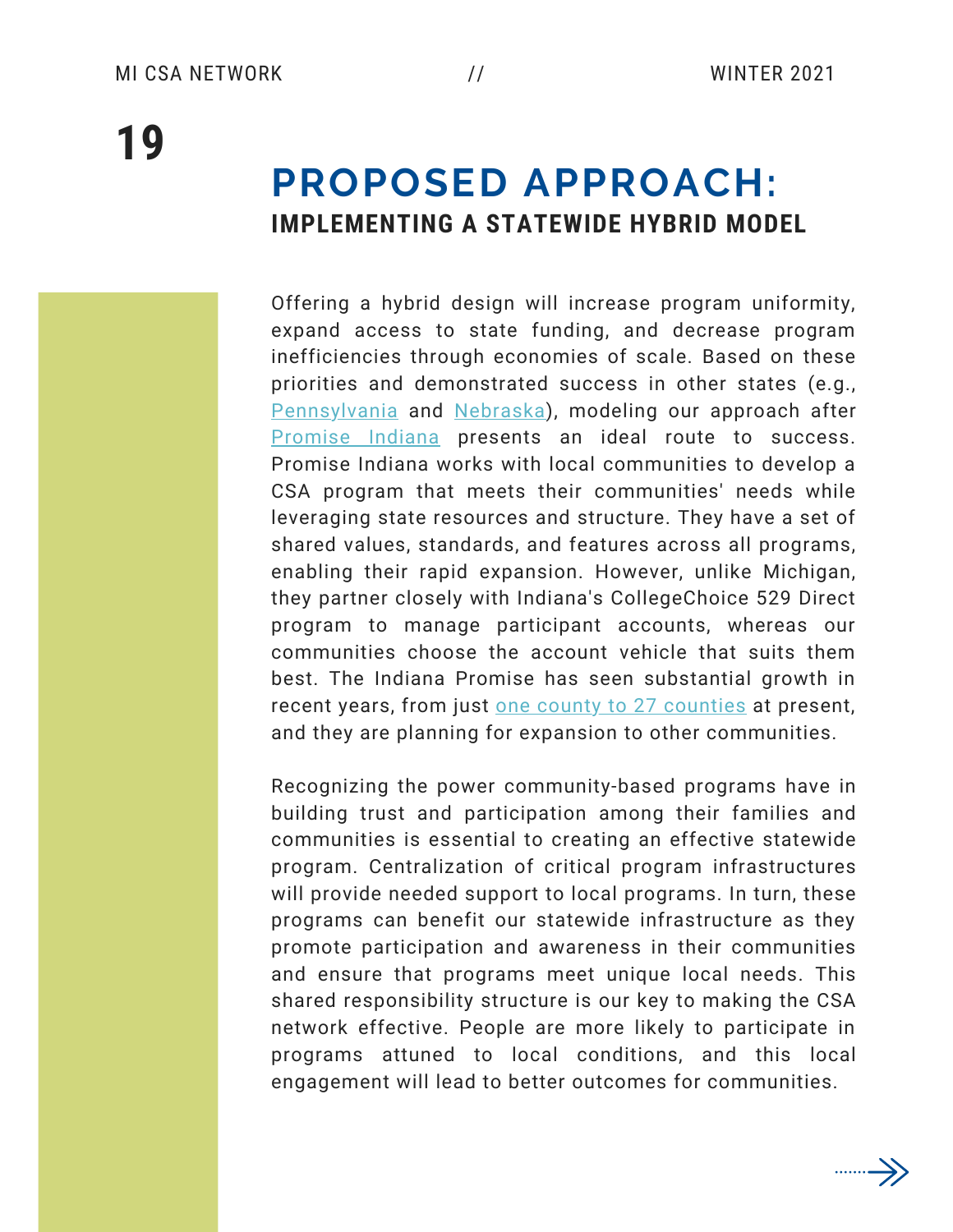Studies demonstrate a connection between community trust and successes (e.g., stronger [volunteerism,](http://robertdputnam.com/better-together/the-report/) healthier residents, and economic prosperity). The Network hopes that CSA engagement generates some of these benefits for their communities and recommends that communities prioritize the following to support sustainable community development:

- **Community-specific outcomes**: Local programs adopt a set of community-specific outcomes that their program will address. For example, some communities might focus on decreasing the unbanked population or increasing positive behaviors in the classroom. These outcomes should promote community awareness and support for the program.
- **Specialized incentives**: Local programs should retain the authority to provide incentives specific to their program's goals and promote positive behaviors and performance in their students, leading to postsecondary success.
- **Financial education**: Local programs provide inclassroom financial education to students during their K-12 educational experience to prepare them to make smart financial decisions in adulthood.
- **Parental engagement:** Parental engagement is essential for meaningful student participation, especially during the first several years of involvement in this program. Local programs can support and encourage parents to discuss the importance of saving and planning for postsecondary education with their children, which will help families identify this as a viable opportunity and set children on a path to success.

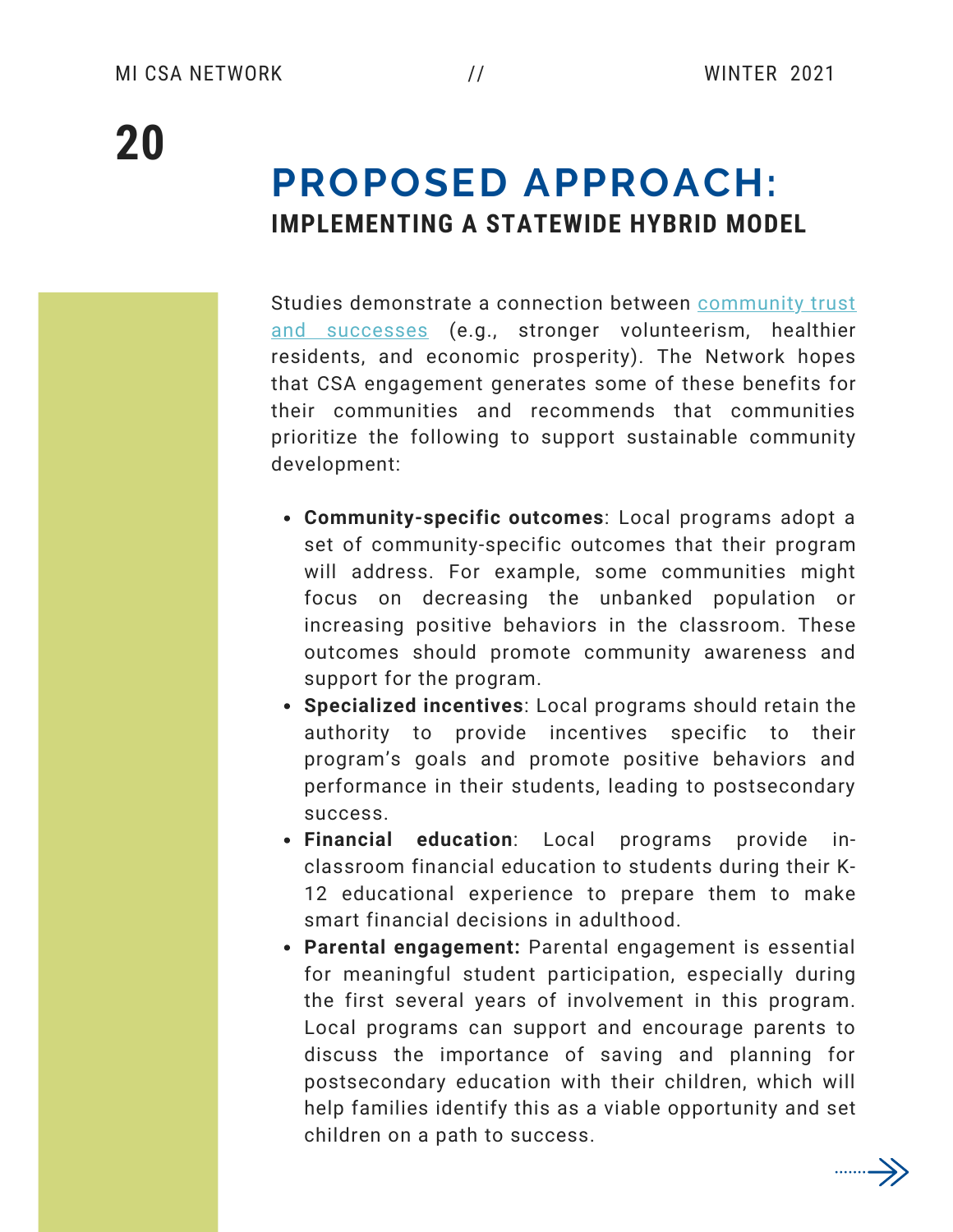In addition to adopting these recommendations, the Michigan CSA Network will work with communities to partner their CSA program with complementary initiatives to improve shared outcomes. CSA programs are wellpositioned to help families plan, save, and prepare for postsecondary education. When combined with a Local College Access Network (LCAN), Promise Zone, Financial Empowerment Centers (FEC), or other community support, these programs offer a spectrum of support that can go through and beyond postsecondary success. For a map of existing postsecondary resources in Michigan, see Appendix C.

BOLD [Lansing,](https://boldlansing.org/) a premier example of the [integrated](https://cedamichigan.org/mcfe/childrens-savings/) service model, is a collection of partners that empower Lansing students and families to attend college and become financially [independent.](https://cedamichigan.org/mcfe/childrens-savings/) The BOLD Lansing includes the following programs:

- [Lansing](https://cedamichigan.org/mcfe/childrens-savings/) SAVE
- Capital Area College Access Network [\(CapCAN\)](https://cedamichigan.org/mcfe/childrens-savings/)
- Lansing [Promise](https://cedamichigan.org/mcfe/childrens-savings/)
- MSU [Federal](https://cedamichigan.org/mcfe/childrens-savings/) Credit Union
- [Capital](https://cedamichigan.org/mcfe/childrens-savings/) Area United Way

Lansing Financial [Empowerment](https://cedamichigan.org/mcfe/childrens-savings/) Center BOLD partner [organizations](https://cedamichigan.org/mcfe/childrens-savings/) work together to create a shared identity that promotes [postsecondary](https://cedamichigan.org/mcfe/childrens-savings/) completion and household financial stability. BOLD's network connects students and their families to a community of support and access to resources that helps them pursue improved educational and economic outcomes.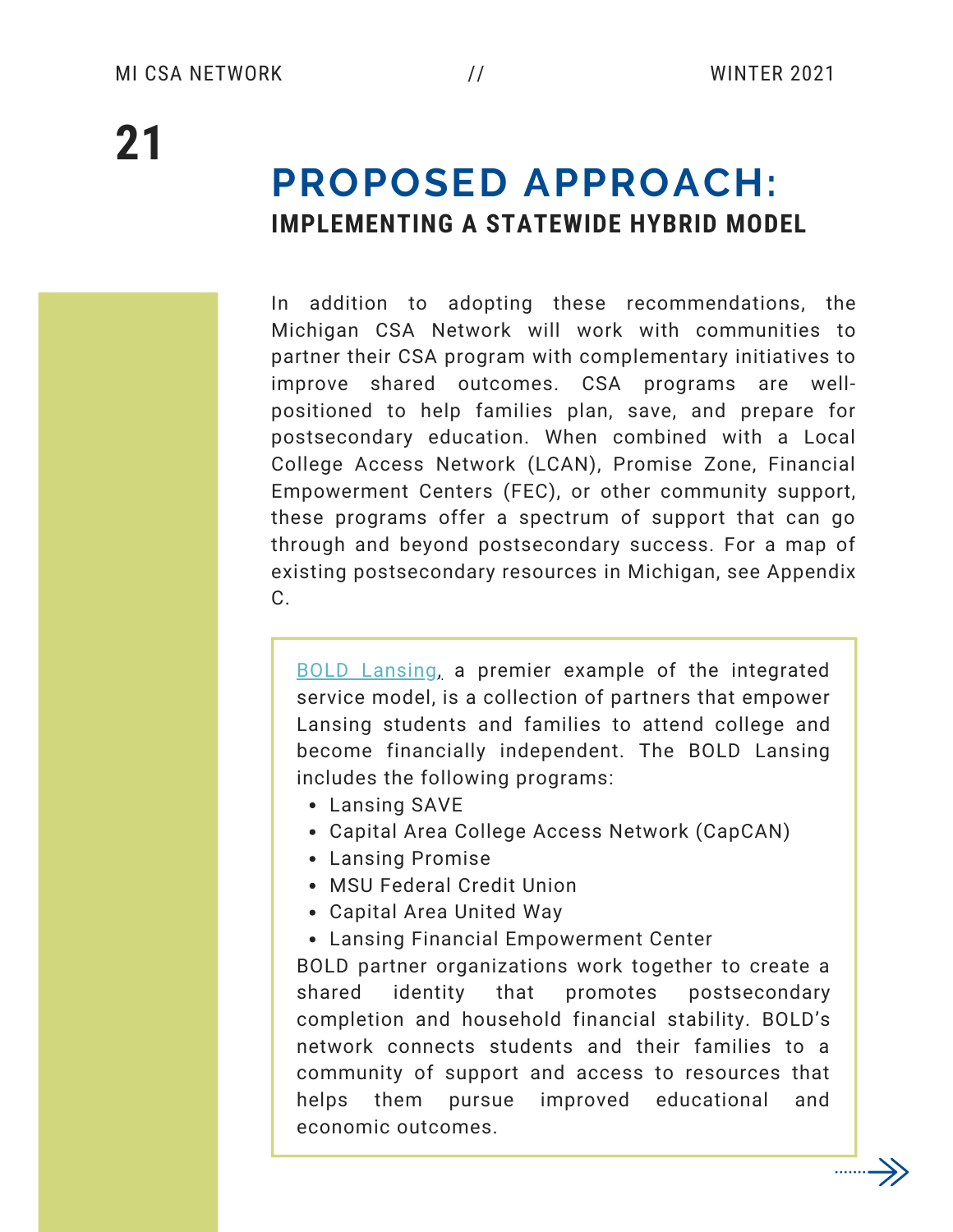Under our proposed statewide model, community programs remain at the core of our expansion. Statewide infrastructure, funding, and technical assistance will ensure program effectiveness and local program efficiency. The state coordinator will take steps to ensure that the network functions efficiently by providing support and best practices to the growing number of community programs, overseeing network operations, and supporting state-level fundraising efforts. The coordinator will take feedback and performance data from local programs and recommend operational changes as part of this role. Funding will primarily serve to support new program development and infrastructure. Local programs will work to cultivate local donors to fund program operations and increase student savings.

Ideally, the organization to oversee a statewide CSA support function could be a state government department or statewide 501(c)(3), as noted in the example above. Several organizations can integrate these responsibilities into their existing programming, including but not limited to Departments of Treasury, Labor and Economic Opportunities, and Community Economic Development Association of Michigan. The recent state appropriation positions Michigan to support an organization that oversees this statewide infrastructure.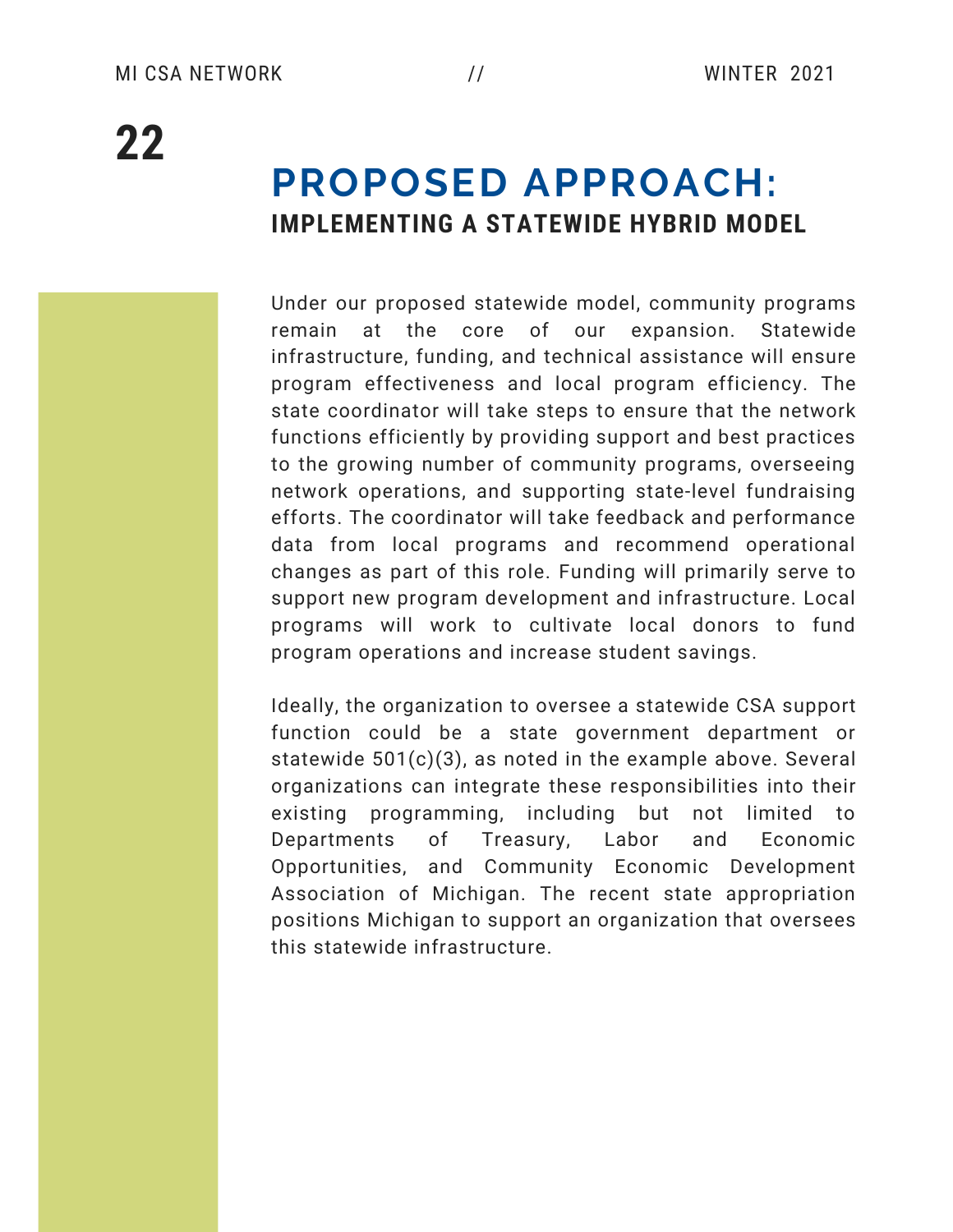# **CONCLUSION**

CSAs have a vital role to play in closing Michigan's postsecondary achievement gap and promoting inclusive economic growth in the state. These small-dollar accounts have the ability to change the trajectory of a child's life starting at an early age. The recommendations in this document are designed to create a uniform, sustainable, and inclusive future for Michigan's CSA field.

Through a combination of local and state investment, Michigan is poised to make these recommendations a reality and expand CSAs to all children in a way that prioritizes the balance between centralized efficiency and localized excellence. As MI CSA Network continues to encourage the development of new CSA programs, we hope that communities across Michigan will feel a newfound sense of ownership and pride in their children and their future educational success.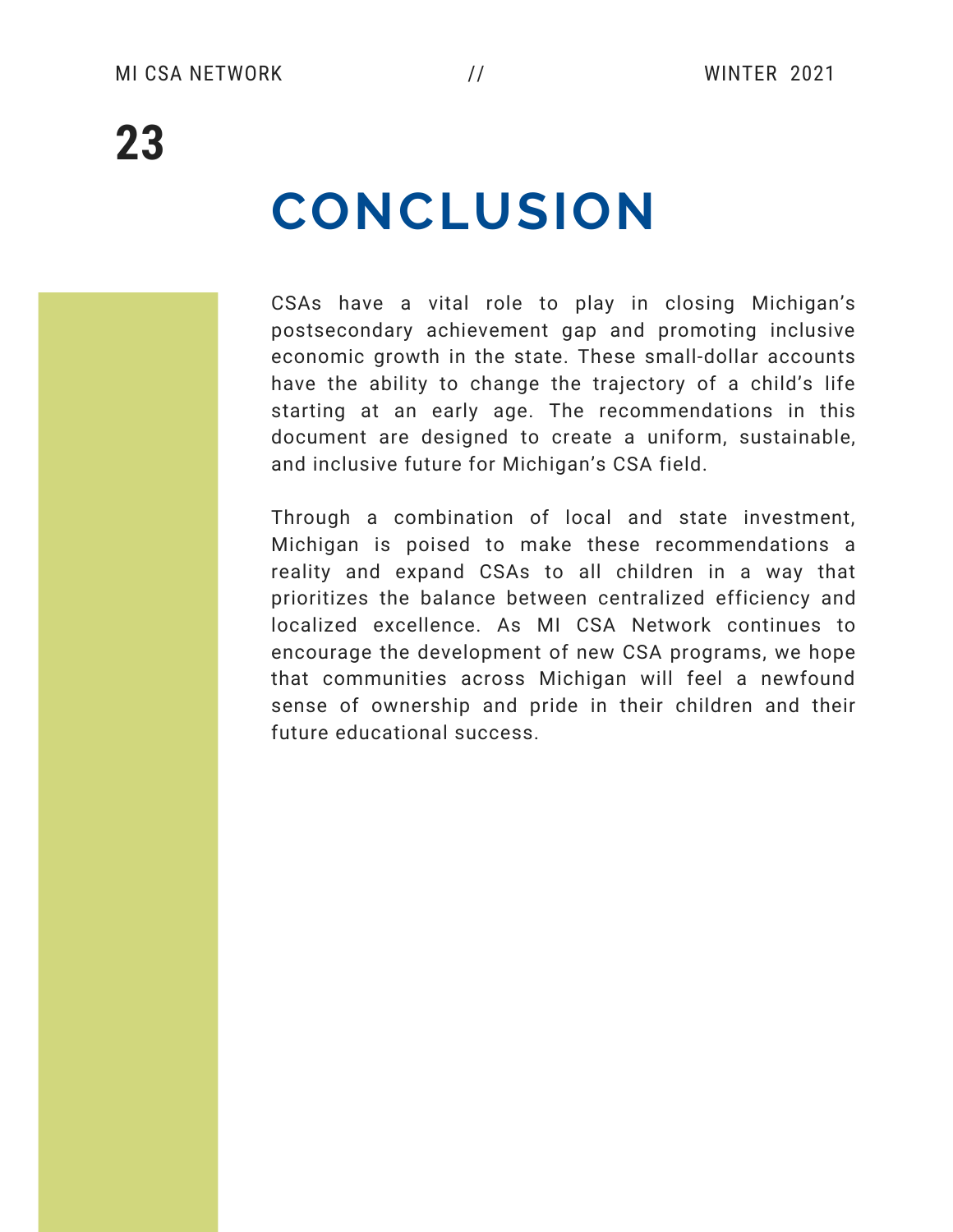# **ACKNOWLEDGMENTS**

The collective efforts of the **MI CSA Network Policy Committee** made this paper possible. A special thank you to the following members for their contributions, edits, and support:

- Community Economic Development Association of Michigan
- Michigan Promise Zones Association
- Michigan College Access Network
- City of Lansing
- Lansing Promise
- Capital Area College Access Network
- Fremont Area Community Foundation
- Lapeer County Community Foundation

We would like to especially thank **Chuck Wilbur**, the Executive Director of the Michigan Promise Zones Association. CSA programs lay a strong foundation for [interventions](https://prosperitynow.org/sites/default/files/resources/The-Power-of-Connecting-CSA-and-College%20Access-Success-Programs.pdf) that come later in the K-12 experience, and we're grateful to have Chuck as a thought partner in this work.

Finally, thank you to **Charles Stewart Mott Foundation** for championing the Michigan Children's Savings Account Network from the beginning. Our field wouldn't be positioned to invest in success without you.

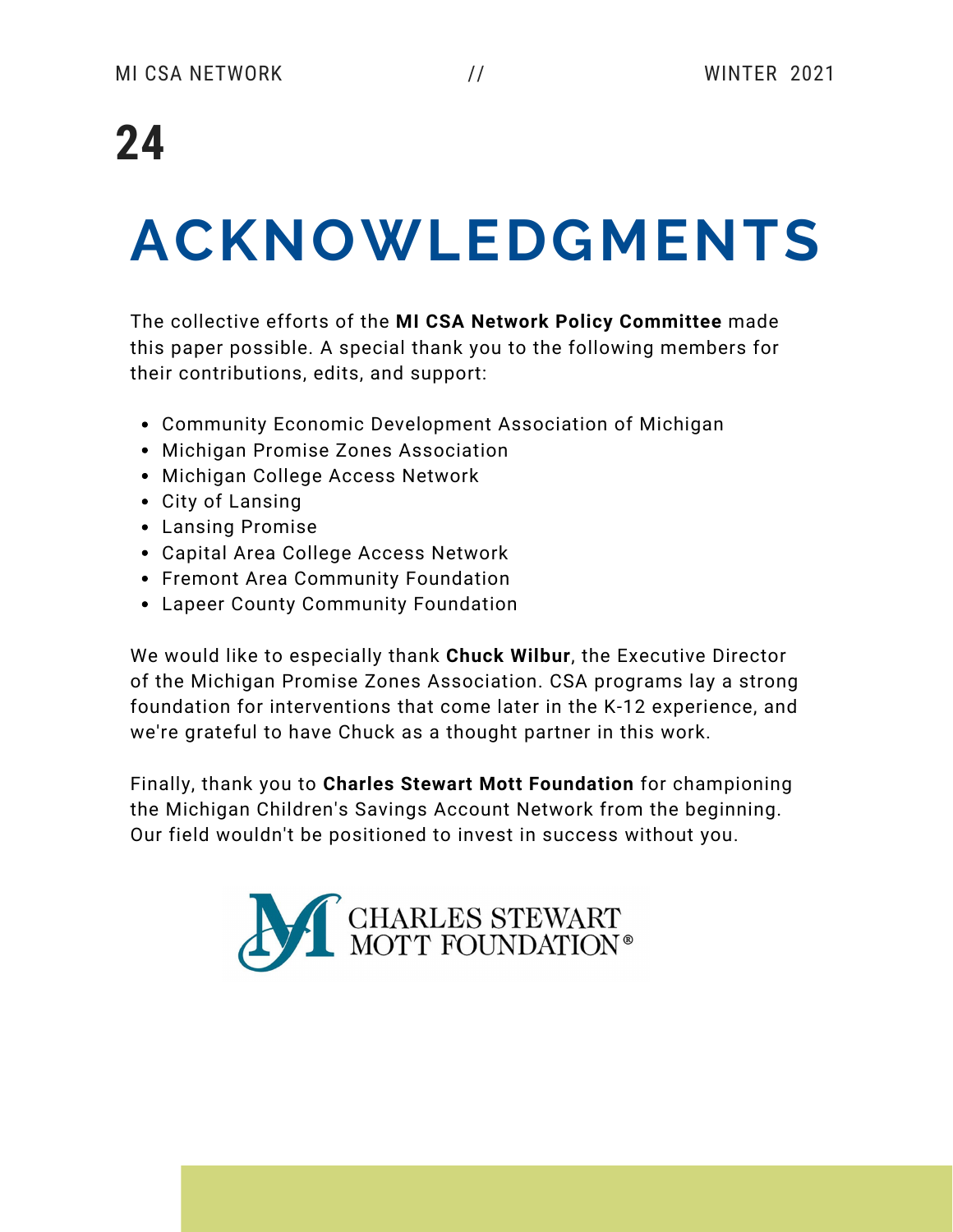### **APPENDIX A: MICHIGAN CSA PROGRAMS**

- KickStart to Career, Barry County
- Lansing SAVE, City of Lansing
- KickStart to Career, Newaygo County
- The Buchanan Promise CSA Kickstart to Career, Buchanan School District
- Promise Fund, Sanilac County
- Jim Myers K2C Fund, Madison Public School District
- Kickstart to Career, Muskegon County
- Jackson Save, Jackson County
- Cass KickStart to Career, Cassopolis Public Schools
- KickStart to Career, Mason County
- Future Fund, Menominee (MI) & Marinette (WI) Counties
- KickStart to Career, Les Cheneaux Area
- Lapeer County LEAF, Lapeer County
- 1st to Finish, Marquette Area Public Schools
- Cass City Promise, Cass City Public Schools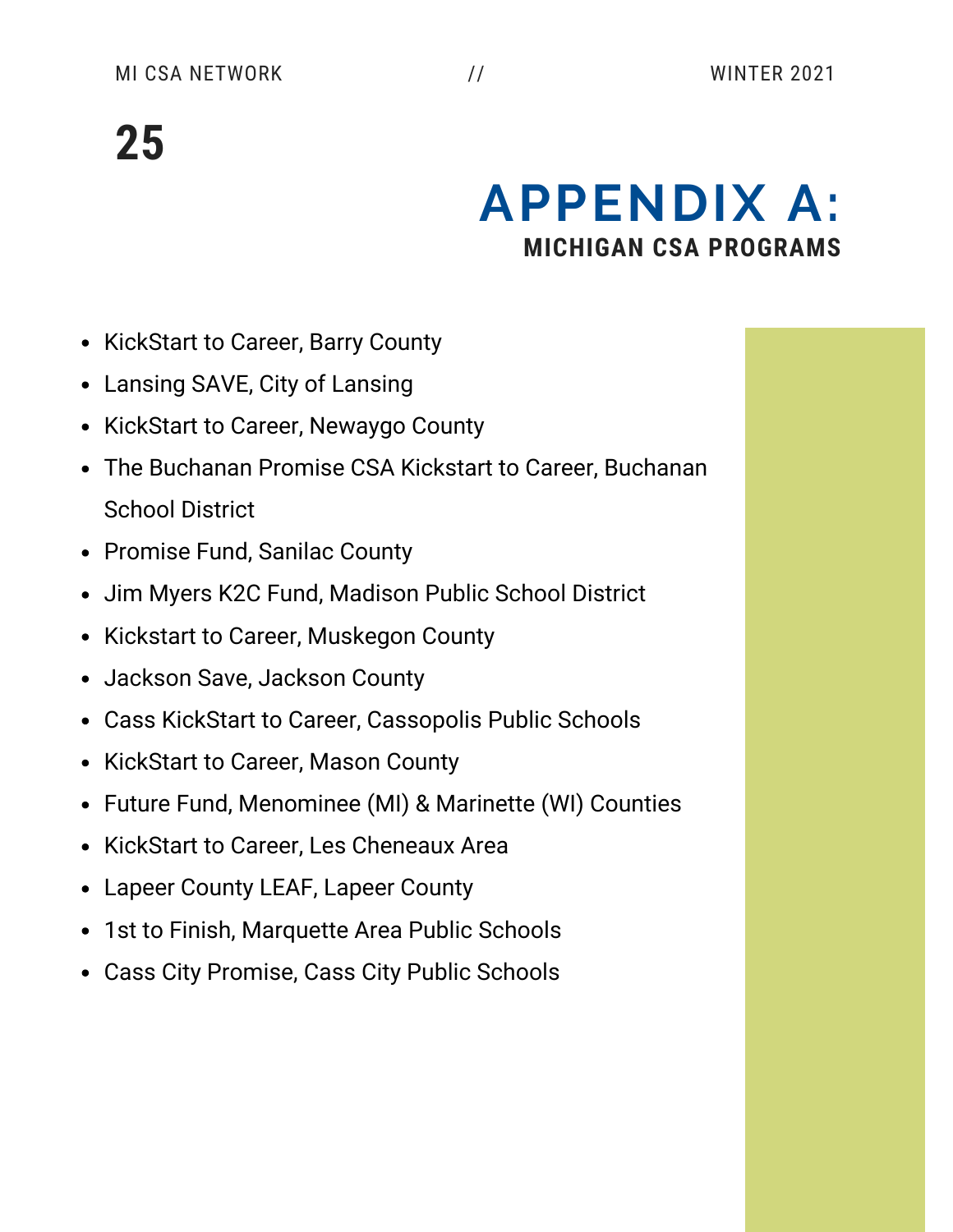### **APPENDIX B: POSTSECONDARY PREPARATION RESOURCE MAP**

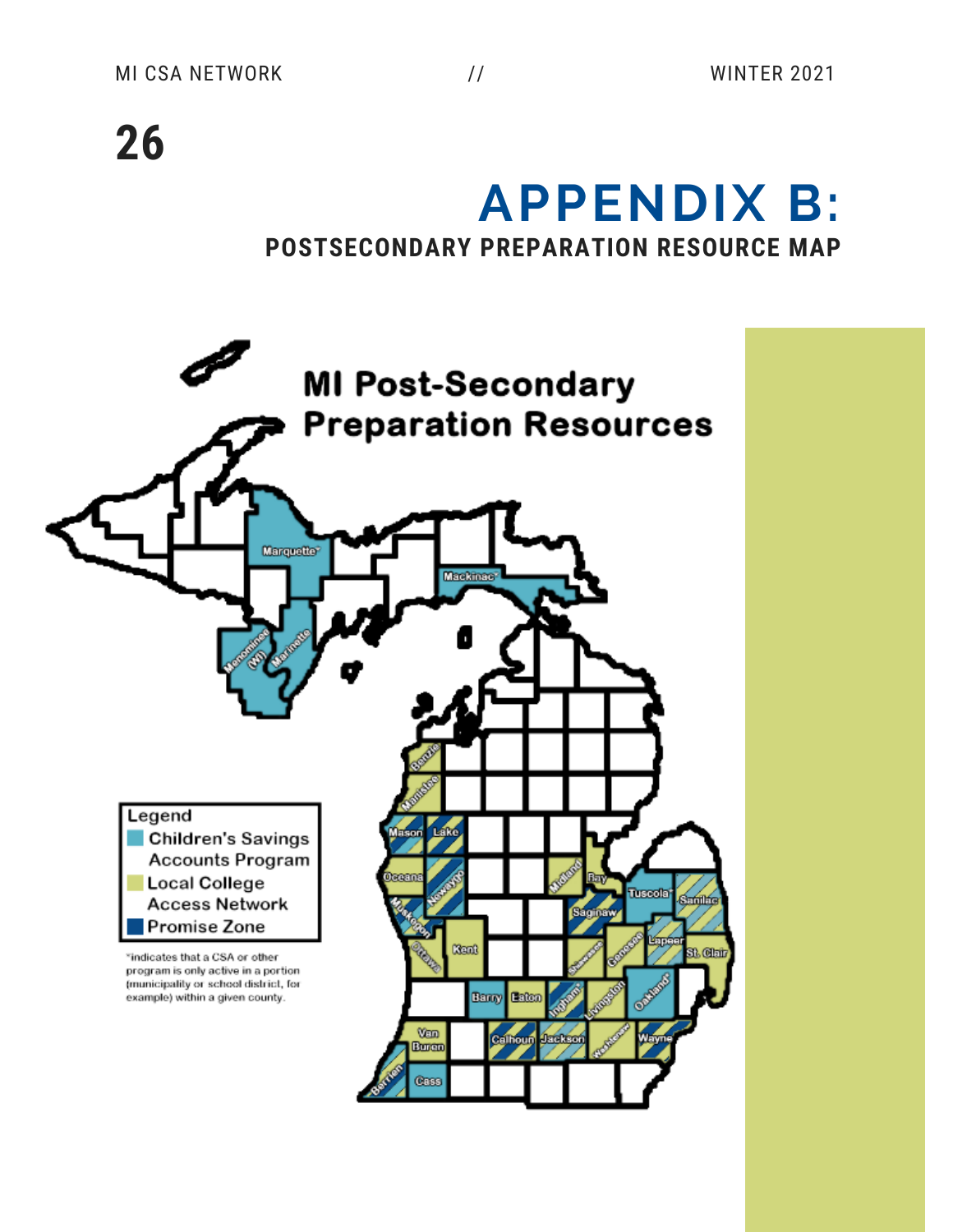### **APPENDIX C: STANDARD ACCOUNT DESIGN FEATURES**

Promoting a standard set of account design features promotes family participation and reduces [administrative](https://cedamichigan.org/mcfe/childrens-savings/) issues. Instituting accounts design features that are accessible, familiar and safe will reduce institutional distrust and increase low-income participation. Additionally, having a standard set of account design features will enable program to program transfer of student accounts and reduce errors during the transfer process.

Typically, CSA [programs](https://cedamichigan.org/mcfe/childrens-savings/) utilize either a basic savings account or 529 for their program. While it is not necessary to mandate the exact account type that all [communities](https://cedamichigan.org/mcfe/childrens-savings/) should use as part of their CSA program, we recommend the following guidelines for accounts:

- **Universal eligibility**: All students in families across the entire socioeconomic and geographic (rural, urban, suburban, and tribal) spectrum are eligible to join the program by kindergarten. No students, including undocumented individuals, should be excluded from participating in the program.
- **Automatic enrollment**: Also known as "opt-out," automatic enrollment ensures that all children benefit and that parents are not required to act to open the account. With automatic enrollment, opening an account is quick and easy. However, parents retain the right to withdraw their children at any time (or parents may opt out of receiving communications while the child maintains their account).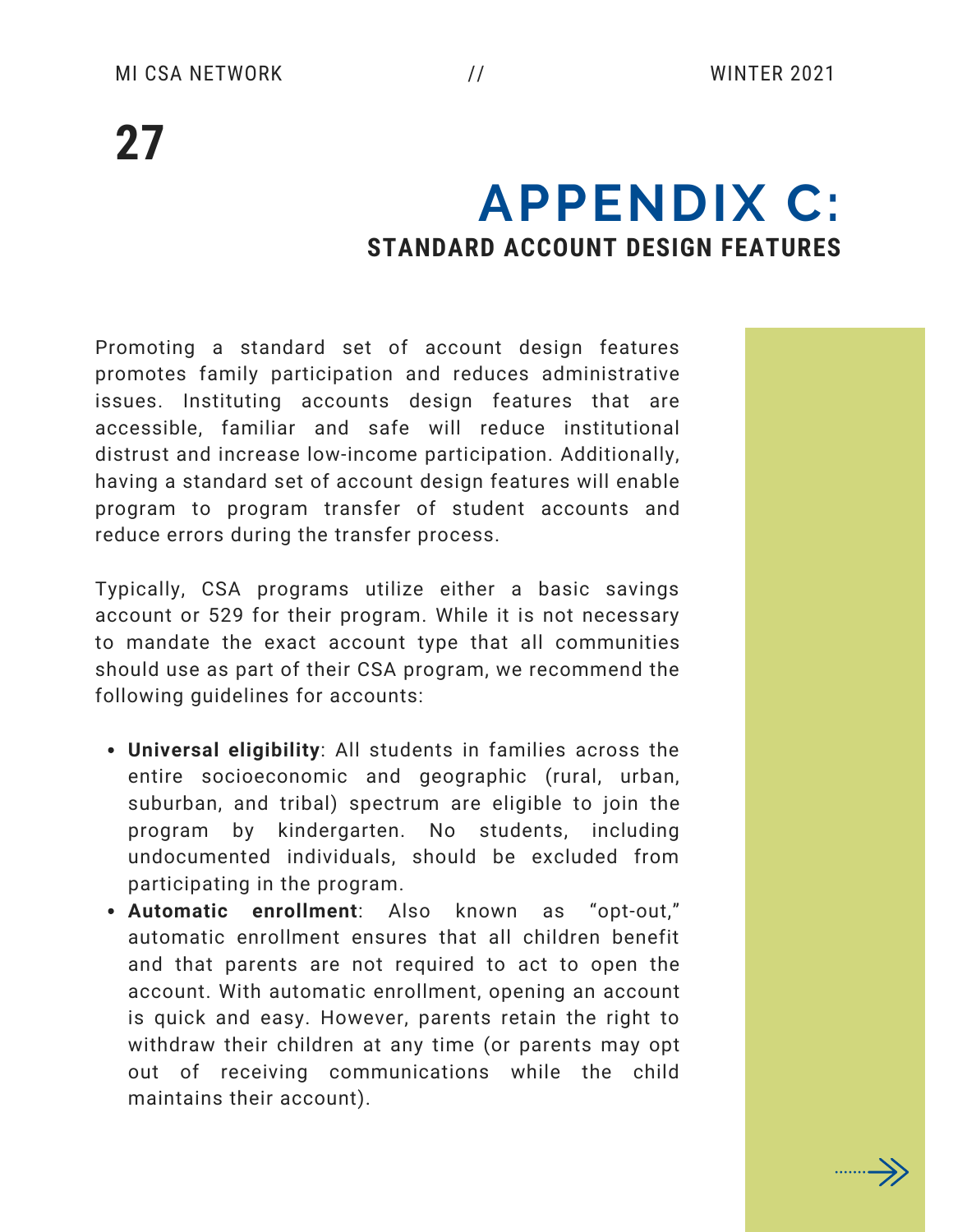### **APPENDIX C: STANDARD ACCOUNT DESIGN FEATURES**

- **[Automatic](https://cedamichigan.org/mcfe/childrens-savings/) initial deposit**: Each student account receives an initial "seed" deposit upon enrollment to foster savings. An initial deposit of \$50 is most common in Michigan; however, [communities](https://cedamichigan.org/mcfe/childrens-savings/) should strive for a higher initial deposit for students from low-income households.
- **Progressive community [contributions](https://cedamichigan.org/mcfe/childrens-savings/)**: Community [contributions,](https://cedamichigan.org/mcfe/childrens-savings/) often referred to as incentives, are deposited into student accounts for completing certain activities, like showing academic progress or attending financial education. Progressive Incentives are structured to provide additional funds to students with lower household incomes, maximizing savings even if family contributions may be challenging.
- **Easy deposit [options](https://cedamichigan.org/mcfe/childrens-savings/)**: Programs should provide families with multiple deposit options and accept various payment types (i.e., cash, check, money order) at numerous locations (in-school, direct [deposit/electronic](https://cedamichigan.org/mcfe/childrens-savings/) transfer, in-branch).
- **[Dua](https://cedamichigan.org/mcfe/childrens-savings/)l account [structure](https://cedamichigan.org/mcfe/childrens-savings/)**: CSA programs can use a dual account [structure,](https://cedamichigan.org/mcfe/childrens-savings/) including the primary account containing community contributions and a secondary student account containing personal [contributions,](https://cedamichigan.org/mcfe/childrens-savings/) separating the two protects public or philanthropic donations.
- **Restricted [withdrawals](https://cedamichigan.org/mcfe/childrens-savings/)**: Restricted withdrawals limit how and when students may use the asset. Programs typically allow for expenses from qualified trade schools, colleges, and [universities](https://cedamichigan.org/mcfe/childrens-savings/) inside or outside the State.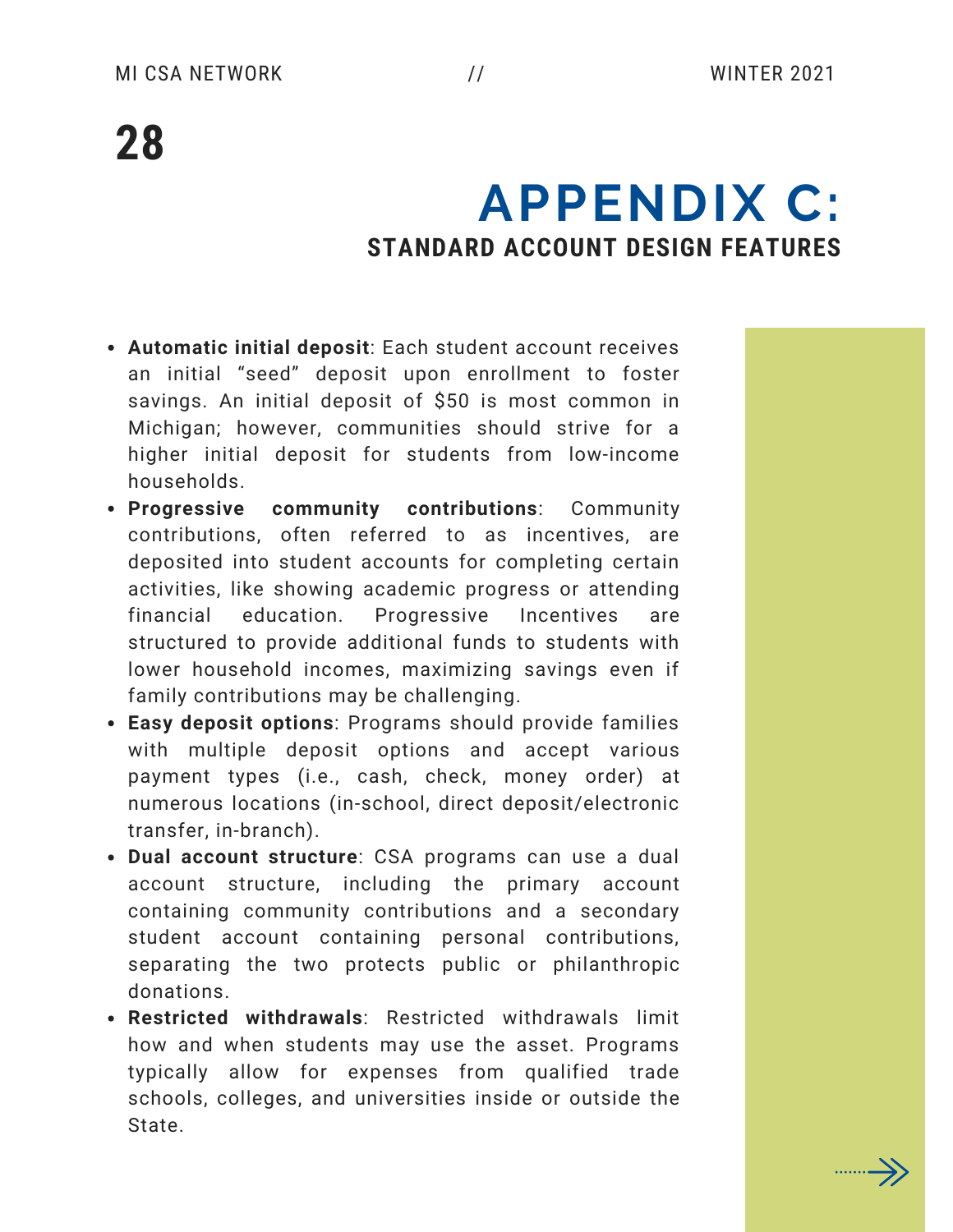### **APPENDIX C: STANDARD ACCOUNT DESIGN FEATURES**

- **Virtual [account](https://cedamichigan.org/mcfe/childrens-savings/) access**: Provide students and families with virtual access to their [accounts.](https://cedamichigan.org/mcfe/childrens-savings/)
- **No [minimum](https://cedamichigan.org/mcfe/childrens-savings/) deposits**: For lower-income families, especially families on a fixed income, being able to deposit smaller amounts could make it easier for them to open college savings accounts and [automatically](https://cedamichigan.org/mcfe/childrens-savings/) contribute as part of their monthly budget.
- **[Language](https://cedamichigan.org/mcfe/childrens-savings/) access**: Marketing materials, [applications,](https://cedamichigan.org/mcfe/childrens-savings/) and disclosures should be provided in other languages and English, such as Spanish or Arabic depending on the region.
- **Default [investment](https://cedamichigan.org/mcfe/childrens-savings/) type**: Programs using 529 or other investment accounts should provide families with automatically selected investment options. If enrollees want to choose another option, they would have the ability to do so at any time. The ideal default investment should be some age-based mutual fund invested more [conservatively](https://cedamichigan.org/mcfe/childrens-savings/) as the designated beneficiary gets older and closer to college age.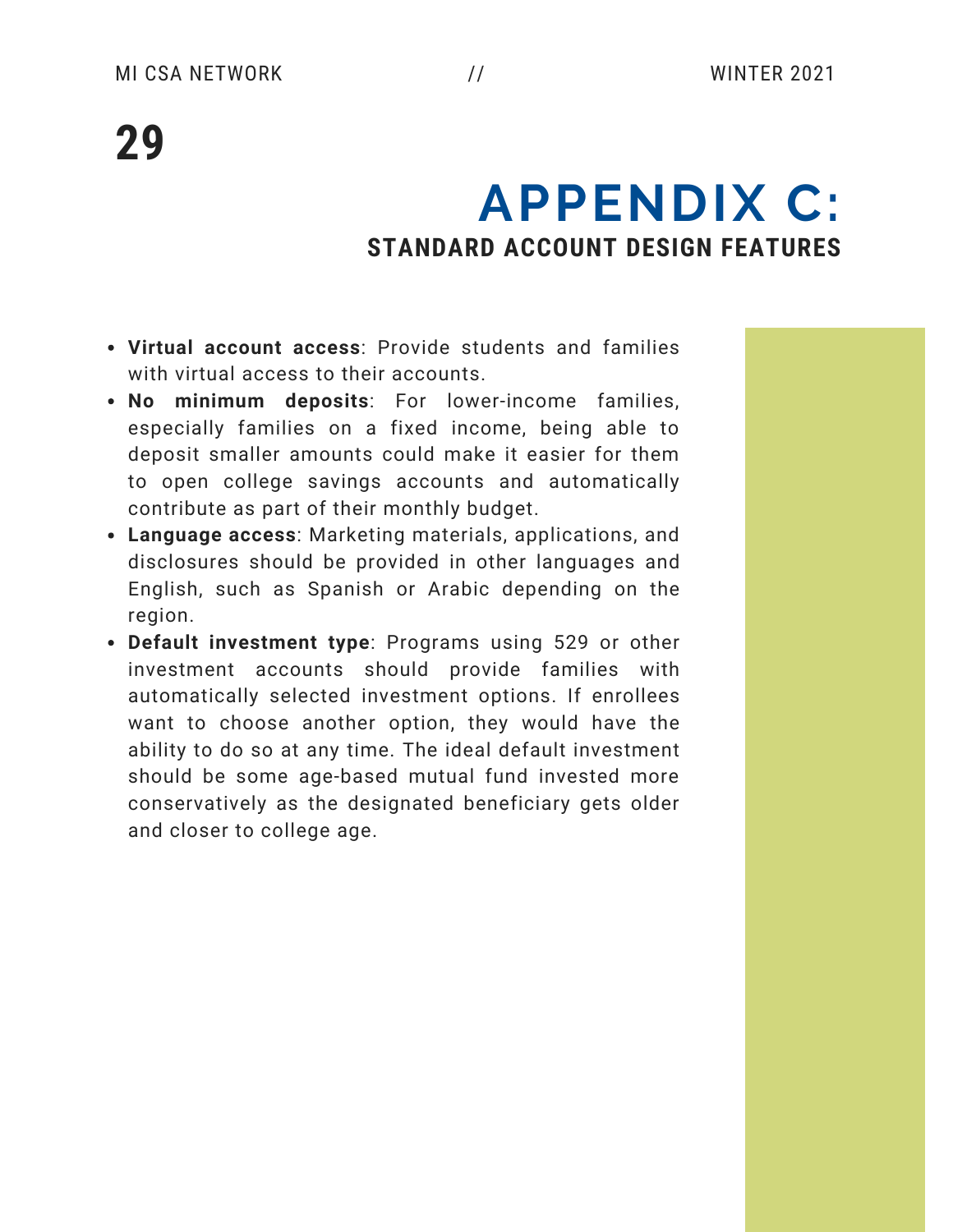### **APPENDIX D: EDUCATION AND ENGAGEMENT STRATEGY**

In recent months, CSAs in Michigan have been thrust forward into the spotlight by the Whitmer administration as part of a broad-based approach to [alleviating](https://www.michigan.gov/documents/leo/LEO-Poverty_Task_Force_Report_716585_7.pdf) poverty in Michigan. Despite that recognition, this program is still not widely known. Continuing to raise awareness among funders, policymakers, and the general public will advance the recommendations outlined in this document. Developing a comprehensive education and engagement plan is essential to raising awareness and securing the long-term viability of the CSA field in Michigan. This broad education and engagement plan should:

- Enhance general knowledge of the CSA field
- Spur new program development and investment in CSA programs and infrastructure
- Advance mutually beneficial partnerships with other organizations focused on postsecondary completion, positioning CSAs as an early awareness strategy
- Facilitate equitable participation by students and families, especially from low- and moderate-income, marginalized, and underrepresented households

A shared narrative that helps us identify the benefits of our CSA network and create cohesive bonds between community programs is central to expanding CSAs in Michigan. Through this shared narrative, active partners can spread awareness about CSAs in a manner consistent with the rest of the field, ensuring that we create more highquality community-based programs.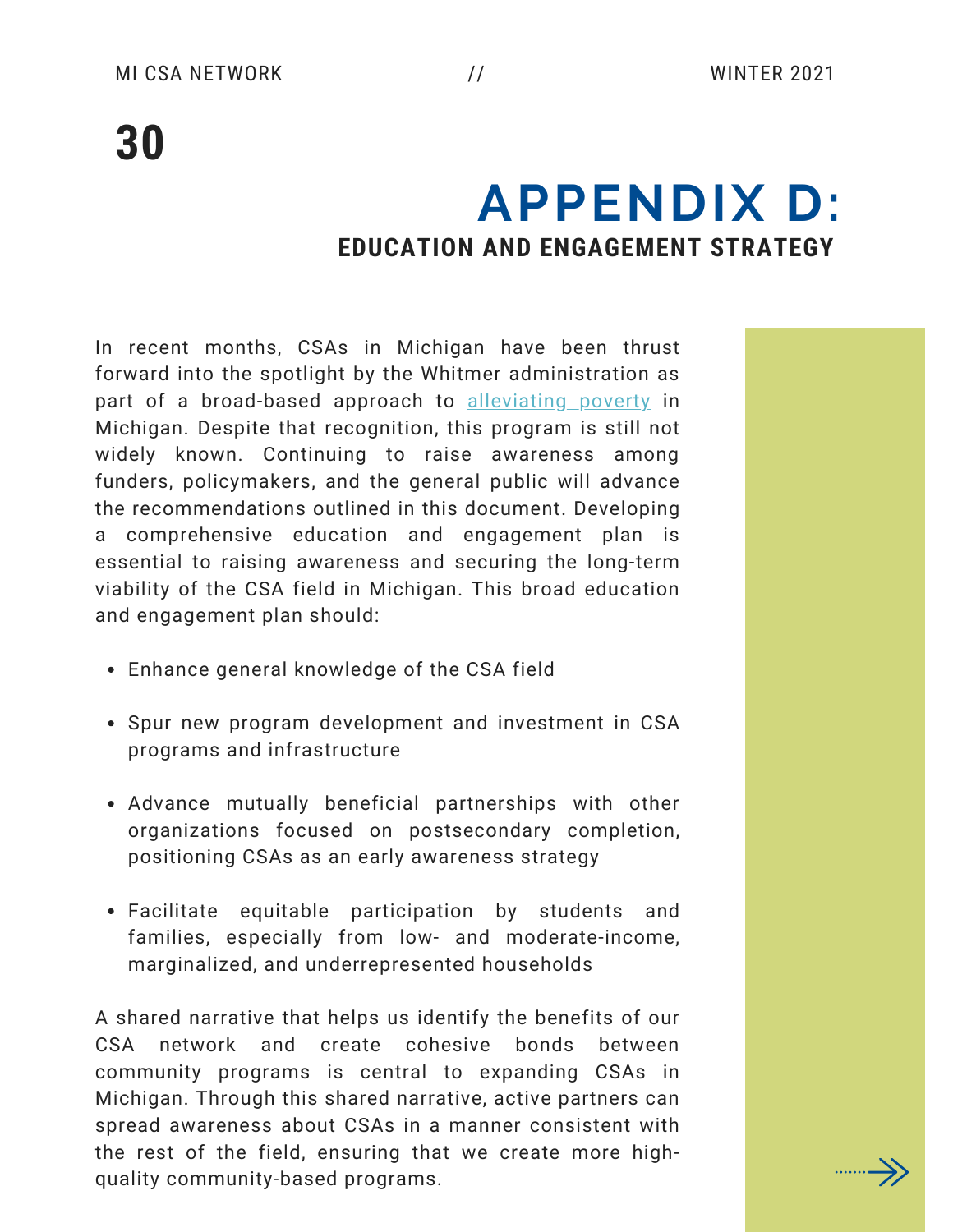### **APPENDIX D: EDUCATION AND ENGAGEMENT STRATEGY**

This shared narrative will also aid in our engagement efforts as funders, state officials, and community leaders come to recognize, understand, and support our goal of decreasing the postsecondary achievement gap. A statewide strategy to raise awareness for Children's Savings Accounts in Michigan is outlined below, and we believe this will help us to achieve the goals listed on page 16.

#### **Focusing on core arguments**

While the overall goal is to reduce the postsecondary achievement gap communities utilize CSAs to pursue a wide range of community outcomes, narrowing our field to promote a core set of arguments is necessary to ensure that CSAs are associated with those most beneficial and realistic long-term goals. As part of this awareness strategy, we recommend that we center our core arguments for Michigan's CSA field around the following topics:

- The principal goal of CSAs is **workforce and talent development through postsecondary completion**. Expanding postsecondary completion in a community creates a more robust workforce ready for tomorrow's jobs, which provides a competitive economic edge.
- **Financial education, inclusion, and banking access** are central to creating financially stable households. Financial literacy combined with building a relationship with financial institutions at an early age increases trust in financial institutions and promotes access to safe and affordable financial services in the future.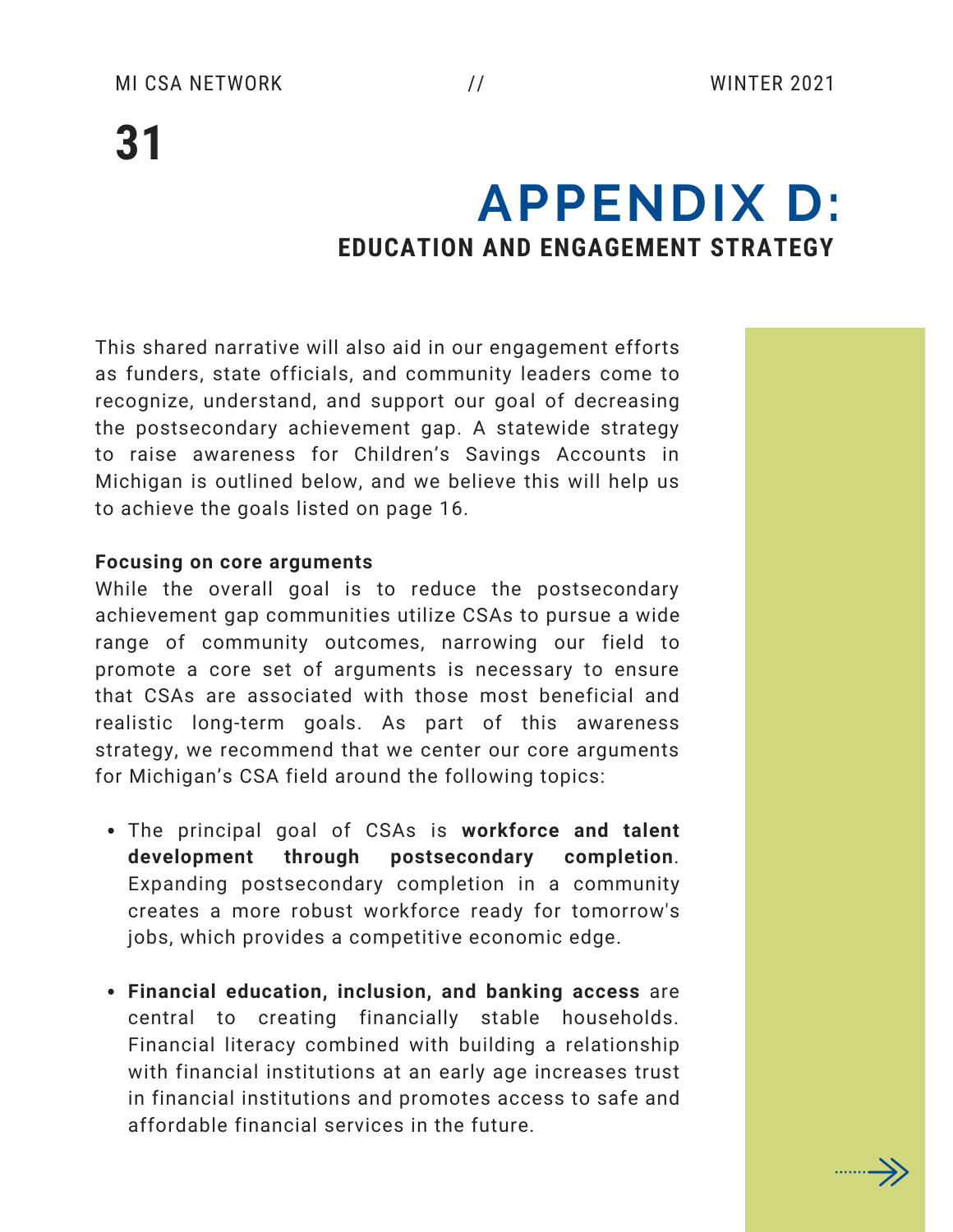### **APPENDIX D: EDUCATION AND ENGAGEMENT STRATEGY**

- **Community ownership** ensures that local leaders, funders, and families have a more significant say in how their program operates. By maintaining a high level of program autonomy, individuals and families living in CSA communities can make decisions that best meet their children's needs.
- **Public-private partnerships** are fundamental to the success of CSA programs. These programs rely on public, private, and philanthropic sectors to create both the savings product and program. These diverse partnerships bring together leaders from many sectors that are invested in the future success of their community.
- **Early childhood development** means that children receive transformational resources and education that sets them on a path to success. In addition, CSAs improve the downstream effects of other postsecondary achievement programs and provide families with a greater sense of hope for their child's future.

Working with national, state, and local CSA leaders, we will develop these core arguments to form the foundation of Michigan's CSA messaging. This messaging will work congruently with national and regional CSA awareness efforts, and we will seek to align our engagement efforts accordingly. The primary audience for these core arguments is state officials, community leaders, and funders, with a secondary emphasis on the general public.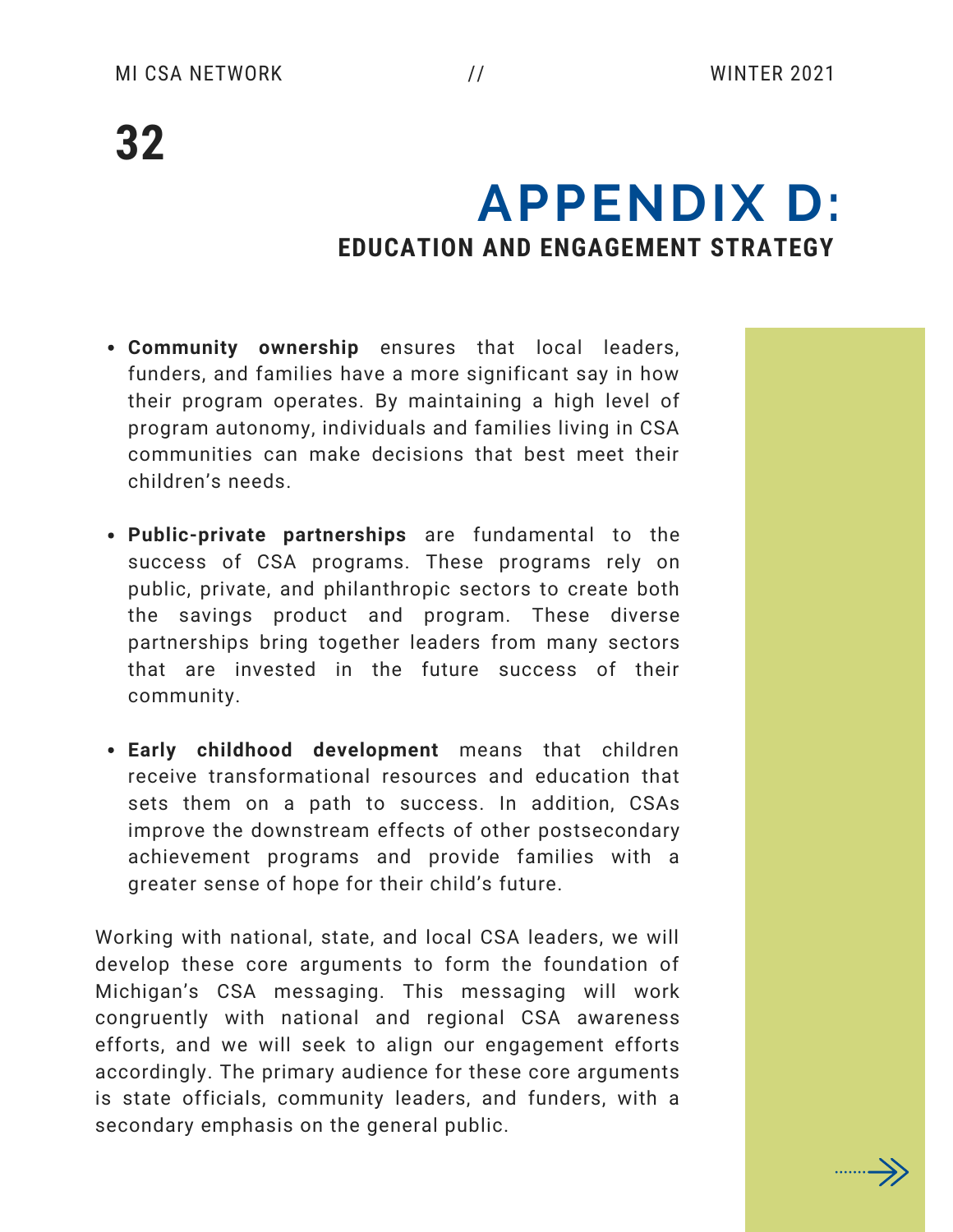### **APPENDIX D: EDUCATION AND ENGAGEMENT STRATEGY**

A central organization should coordinate a series of planned activities that will increase the education and engagement of the CSA network. These activities should take guidance from the recommendations in this document and align with national and regional CSA awareness efforts to complement the work already being done by partners (e.g., the State, MCAN, Midwest CSA Consortium, and the Michigan Promise Zones Association). The coordinating agency should consider the following activities, though there are undoubtedly more options:

- Institute the education and engagement action plan
- Establish a CSA awareness day in Michigan, which can include media engagement, legislator events, fundraising, and other coordinated efforts to raise the profile of CSAs
- Develop media and marketing materials
- Conduct engagement training with CSA programs and partners to ensure message uniformity
- Host meetings, webinars, and conference calls with funders, policymakers, and community leaders
- Share program stories and host community events to increase student and family participation and enthusiasm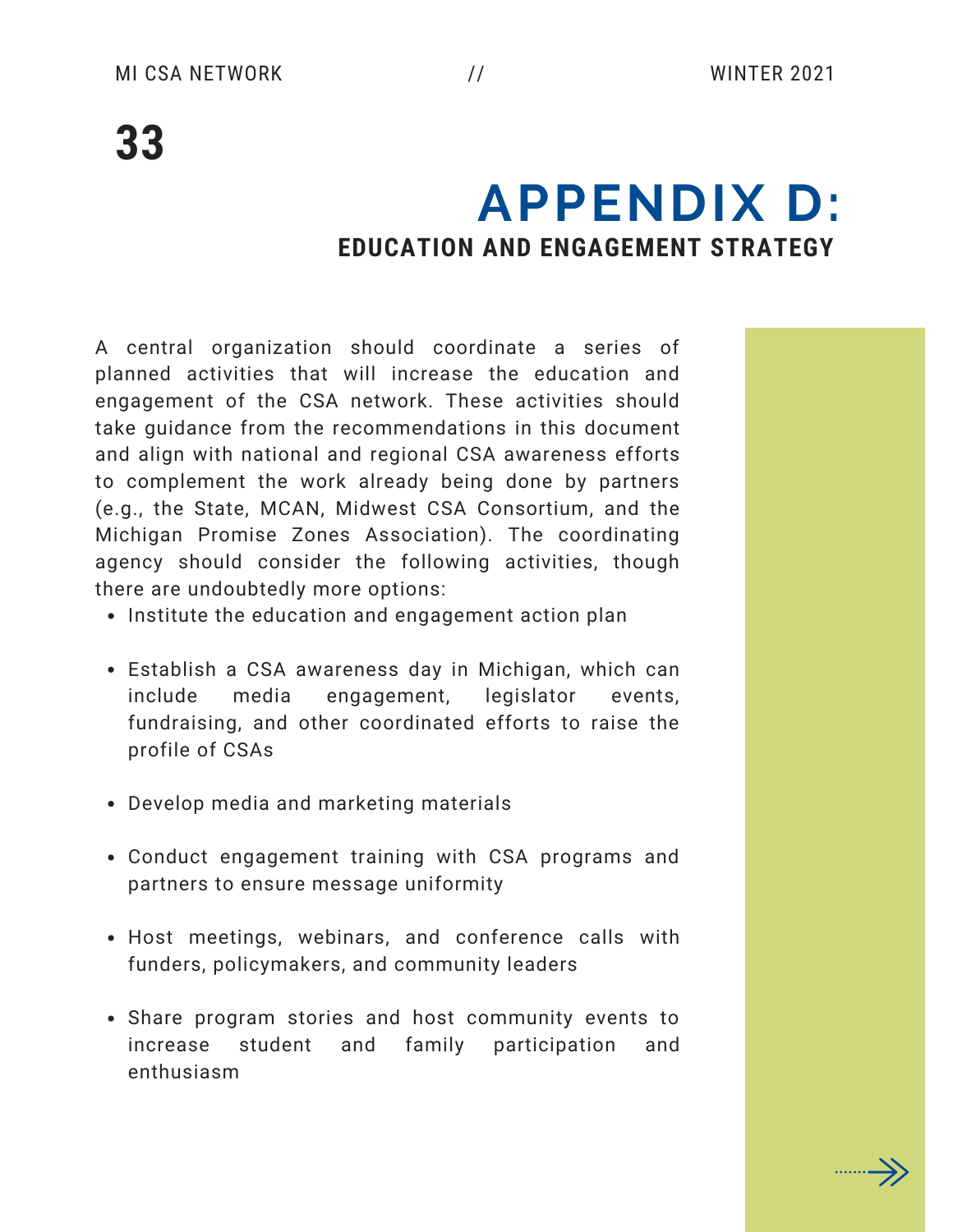### **APPENDIX D: EDUCATION AND ENGAGEMENT STRATEGY**

#### **Materials**

The CSA network will need to produce a series of ready-touse materials that promote Michigan's CSA message. These can include FAQs about CSA basics, webinars, op-eds, blogs, and training materials with varying levels of specificity and brevity to educate partners about the importance of CSAs. These materials will need to be flexible enough to be used by local programs but consistent with statewide efforts.

In order to maintain consistency, the network should establish branding guidelines and messaging that aligns with our core arguments. Ideally, these materials will enhance both state and local awareness efforts simultaneously. Creating a centralized educational resource repository supported by technical assistance is necessary to ensure compliance with messaging and prevent counterproductive and misaligned engagement efforts.

#### **Engagement opportunities**

A central agency needs to plan a series of engagement activities with the support of the Michigan CSA field as part of the education and engagement efforts. These engagement opportunities should support the statewide advancement of CSAs, promoting the CSA brand and connecting with similar postsecondary achievement efforts in Michigan. These engagement opportunities should include: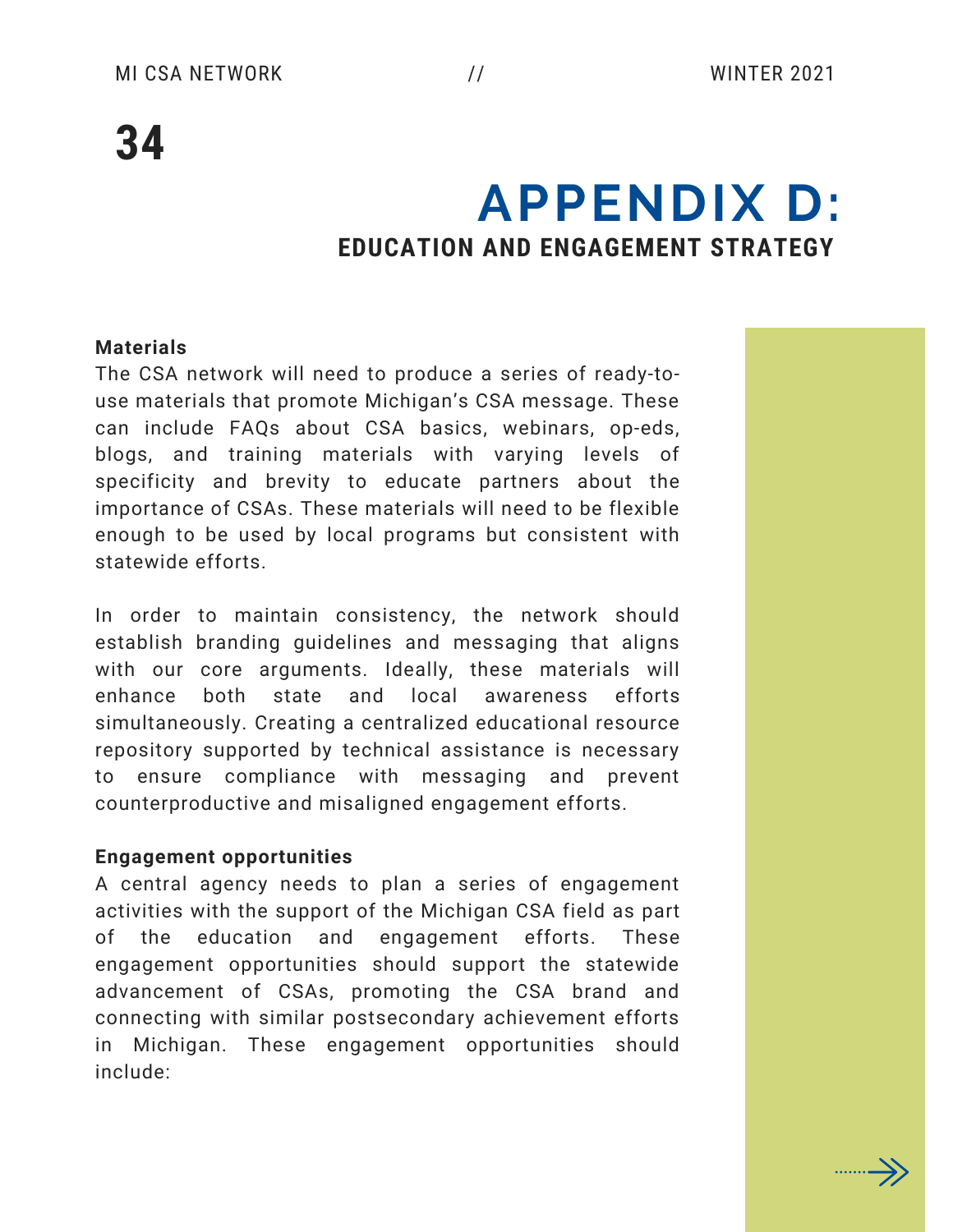### **APPENDIX D: EDUCATION AND ENGAGEMENT STRATEGY**

- Quarterly MI CSA Network Meetings
- Semiannual CSA introductions and brand compliance training
- Michigan CSA Awareness Day
- Regular check-in meetings with state officials
- A statewide fundraising campaign

#### **Two-year Timeline & Action Plan**

*January 2022 - December 2022*

- Promote the "Invest In Success" CSA policy framework paper
- Disseminate op-eds, blogs, and other educational materials
- Develop CSA core argument educational materials
- Host the MI CSA Network quarterly meetings
- Partner with national or regional CSA awareness efforts
- Host CSA introduction and core principles training
- Create a centralized CSA educational material repository, including FAQs, design guides, program operations manual
- Engage with funders and state officials to develop financial support for 2022-23 CSA expansion and infrastructure development
- Work with the State of Michigan to build spending, evaluation, and distribution process for state-supported CSA incubation funding as well as establish a lead agency to oversee CSA development in the state